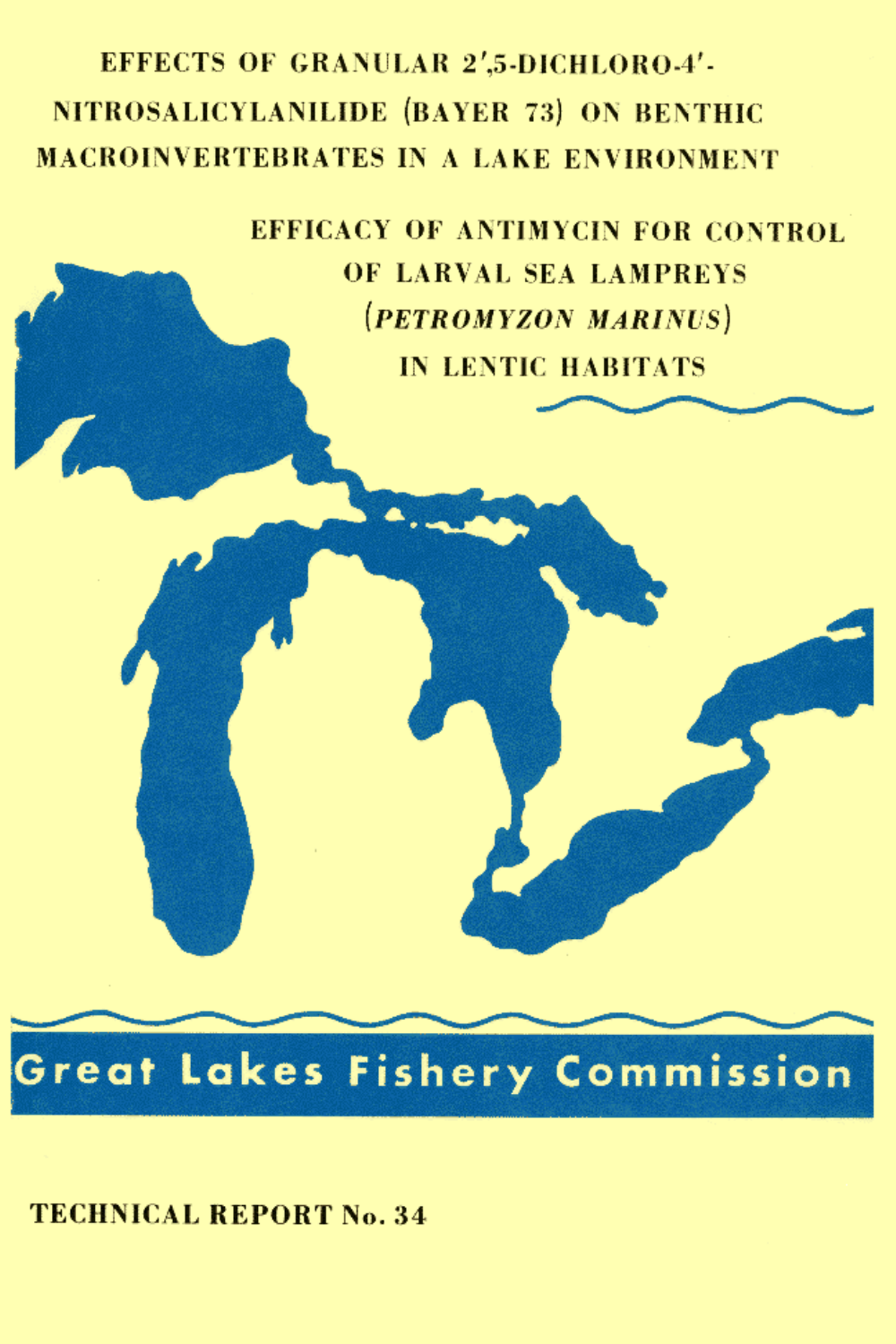The Great Lakes Fishery Commission was established by the Convention on Great Lakes Fisheries, between Canada and the United States, ratified on October 11, 1955. It was organized in April 1956 and assumed its duties as set forth in the Convention on July 1, 1956. The Commission has two major responsibilities: the first, to develop coordinated programs of research in the Great Lakes and, on the basis of the findings, recommend measures which will permit the maximum sustained productivity of stocks of fish of common concern; the second, to formulate and implement a program to eradicate or minimize sea lamprey populations in the Great Lakes. The Commission is also required to publish or authorize the publication of scientific or other information obtained in the performance of its duties.

### **COMMISSIONERS**

Canada F. E. J. Fry M. G. Johnson K. H. Loftus Vacant

**United States** R. L. Herbst W. M. Lawrence F. R. Lockard C. Ver Duin

#### **SECRETARIAT**

C. M. Fetterolf, Jr., Executive Secretary A. K. Lamsa, Assistant Executive Secretary W. J. Maxon, Chief Administrative Officer M. A. Ross, Biological Assistant B. S. Biedenbender, Administrative Assistant R. E. Koerber, Word Processing Supervisor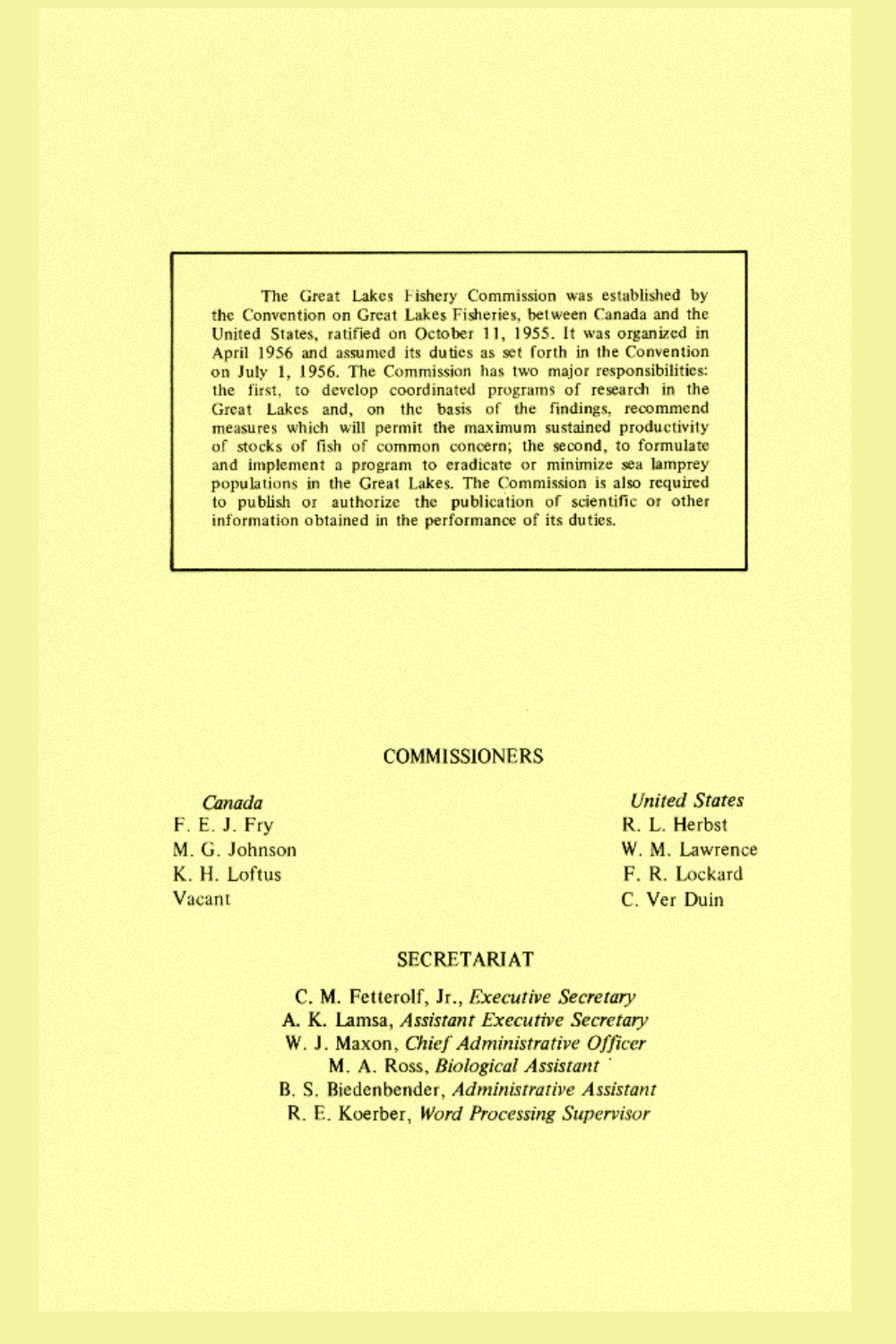# EFFECTS OF GRANULAR 2',5-DICHLORO-4'- NITROSALICYLANILIDE (BAYER 73) ON BENTHIC MACROINVERTEBRATES IN A LAKE ENVIRONMENT

by

PHILIP A. GILDERHUS U.S. Fish and Wildlife Service National Fishery Research Laboratory P.O. Box 818 La Crosse, Wisconsin 54601

# EFFICACY OF ANTIMYCIN FOR CONTROL OF LARVAL SEA LAMPREYS (PETROMYZON MARINUS) IN LENTIC HABITATS

by

PHILIP A. GILDERHUS U.S. Fish and Wildlife Service National Fishery Research Laboratory P.O. Box 818 La Crosse, Wisconsin 54601

# **TECHNICAL REPORT NO. 34**

**Great Lakes Fishery Commission 1451 Green Road AM Arbor, Michigan 48105**

**May 1979**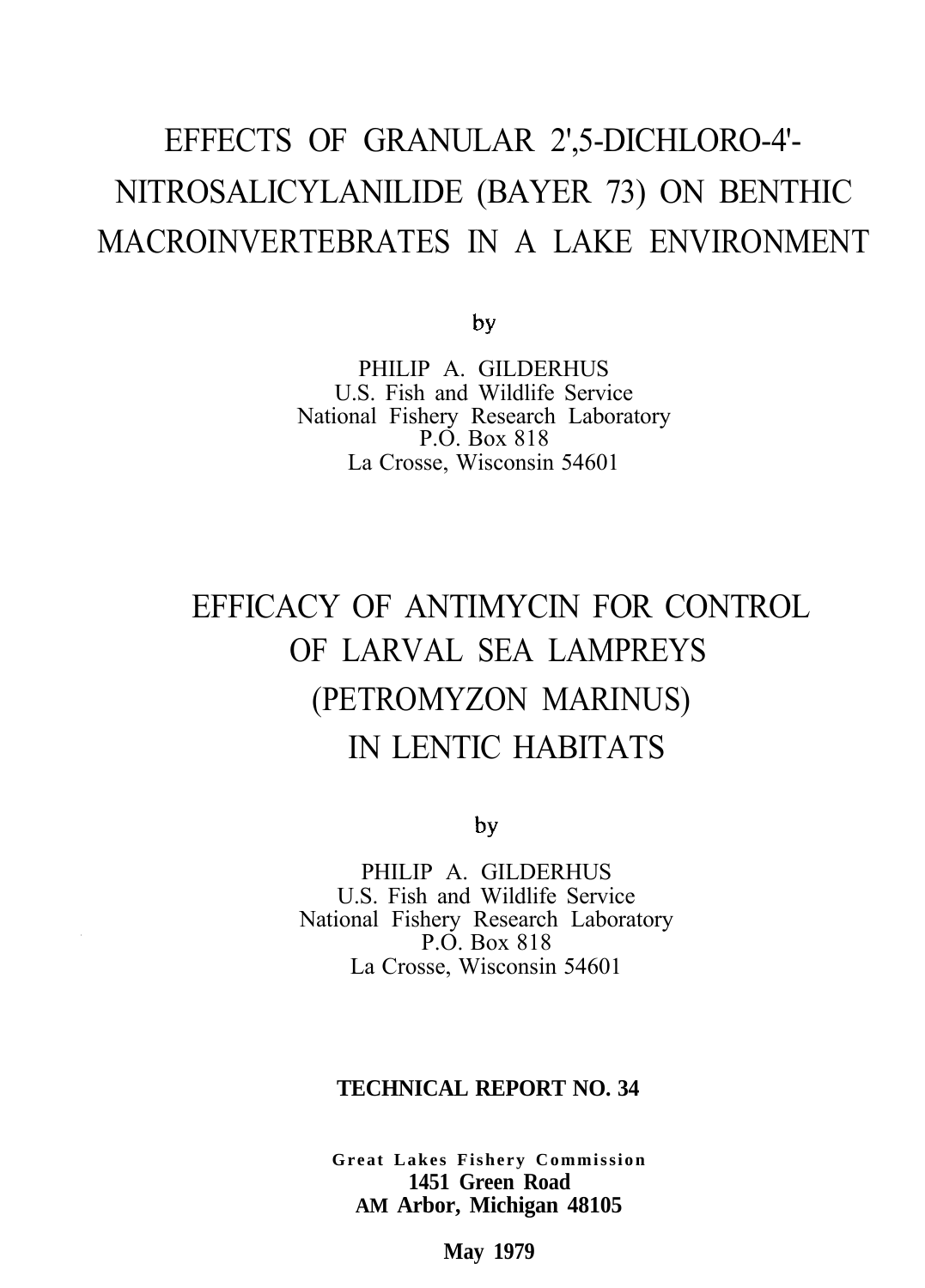## **CONTENTS**

# EFFECTS OF GRANULAR 2',5-DICHLORO-4'- NITROSALICYLANILIDE (BAYER 73) ON BENTHIC MACRO-INVERTEBRATES IN A LAKE ENVIRONMENT

# EFFICACY OF ANTIMYCIN FOR CONTROL OF LARVAL SEA LAMPREYS *(PETROMYZON MARINUS)* IN LENTIC HABITATS

| Abstract<br>6                                                                                                                            |
|------------------------------------------------------------------------------------------------------------------------------------------|
| 6                                                                                                                                        |
| 7                                                                                                                                        |
| 9                                                                                                                                        |
|                                                                                                                                          |
| Discussion $\ldots$ $\ldots$ $\ldots$ $\ldots$ $\ldots$ $\ldots$ $\ldots$ $\ldots$ $\ldots$ $\ldots$ $\ldots$ $\ldots$ $\ldots$ $\ldots$ |
|                                                                                                                                          |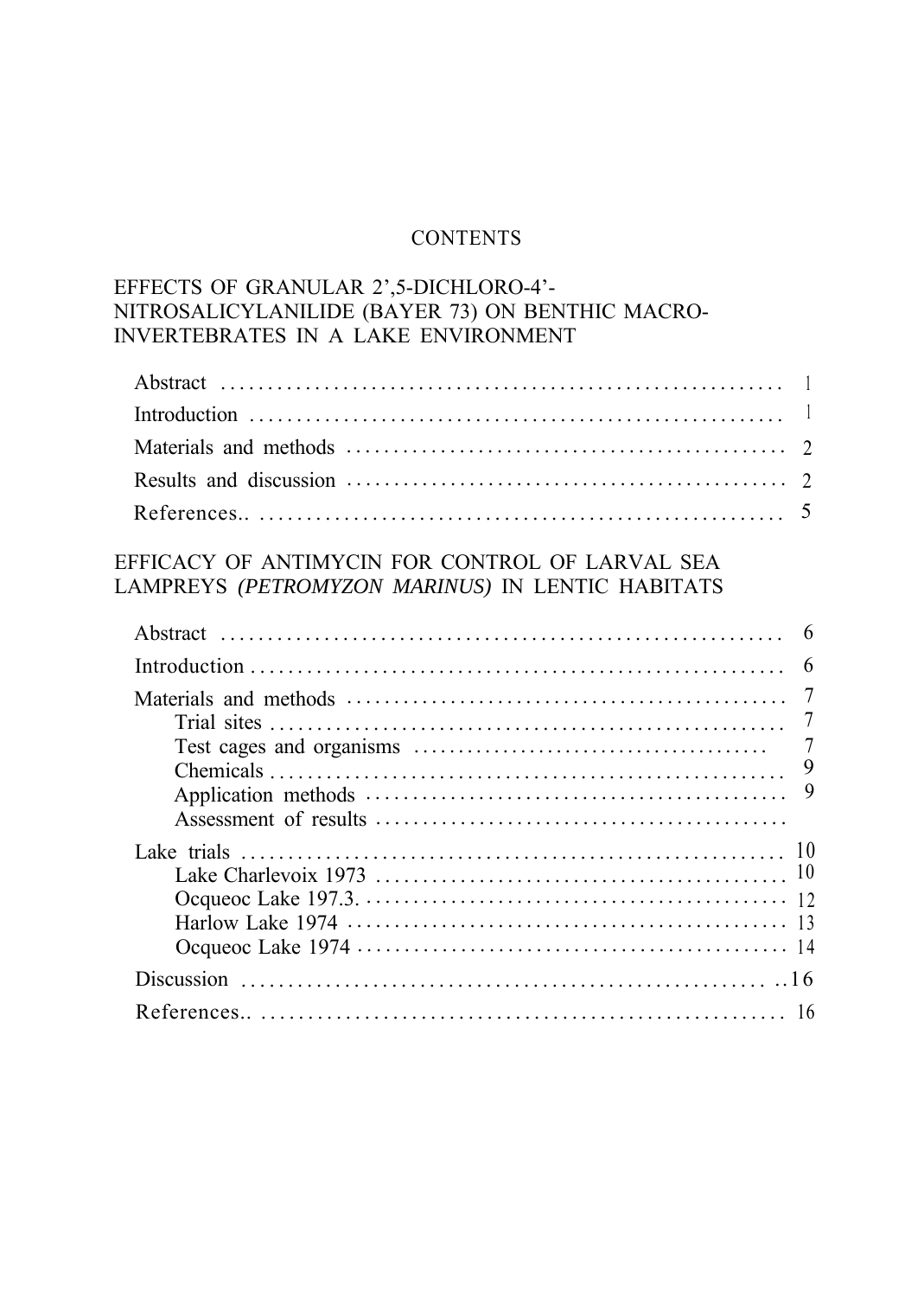## EFFECTS OF GRANULAR 2',5-DICHLORO-4'- NITROSALICYLANILIDE (BAYER 73) ON BENTHIC MACROINVERTEBRATES IN A LAKE ENVIRONMENT

#### by

# Philip A. Gilderhus

#### ABSTRACT

Benthic organisms were collected before, and during the first 13 days after, treatment of a selected area of a lake with granular Bayer 73 for control of larval sea lamprey *(Petromyzon* marinus) to determine the effects of the treatment on invertebrates. Total numbers of organisms in the treated area dropped 56% in the first 7 days after treatment. Most of the reduction occurred among oligochaetes and midge larvae. Numbers of mayfly nymphs and amphipods were not substantially affected. Total numbers of organisms and numbers of oligochaetes and midge larvae increased between 7 and 13 days *after* treatment. Judging from this study, treatments with Bayer 73 are expected to have only moderate effects of short duration on populations of macroinvertebrates.

#### **INTRODUCTION**

Larval sea lampreys (Petromyzon marinus) usually burrow in sediments in the bottom of streams where they hatch. Suitable habitat for larvae may also exist in inland lakes or in the Great Lakes near the mouths of streams where lampreys spawn. Significant populations of sea lamprey larvae have been found in these lentic habitats and present a problem in control efforts as they are not usually killed by lampricide treatments made in the streams.

A granular formulation of 2',5-dichloro-4'-nitrosalicylanilide (Bayer 73 or Bayluscide) containing 5% active ingredient is used to assess and control populations of sea lamprey larvae in lentic habitats. This formulation is a valuable survey tool because it is also an irritant and drives larvae from their burrows to the surface of the water where they can be seen and collected. The chemical is not selectively toxic to lampreys, but can act in a selective manner if applied so as to toxify a thin stratum of water at the bottom. Field observations indicate that when treated larvae leave their burrows, most have received a lethal dose of the toxicant (Tibbles 1969). Thus, survey and control can be accomplished in one operation.

This study of the effects of Bayer 73 on benthic invertebrates was conducted to provide information needed for the support of continued registration of Bayer 73 as a sea lamprey larvicide. Sampling was done before and after a routine treatment for assessment and control of sea lampreys in an inland lake.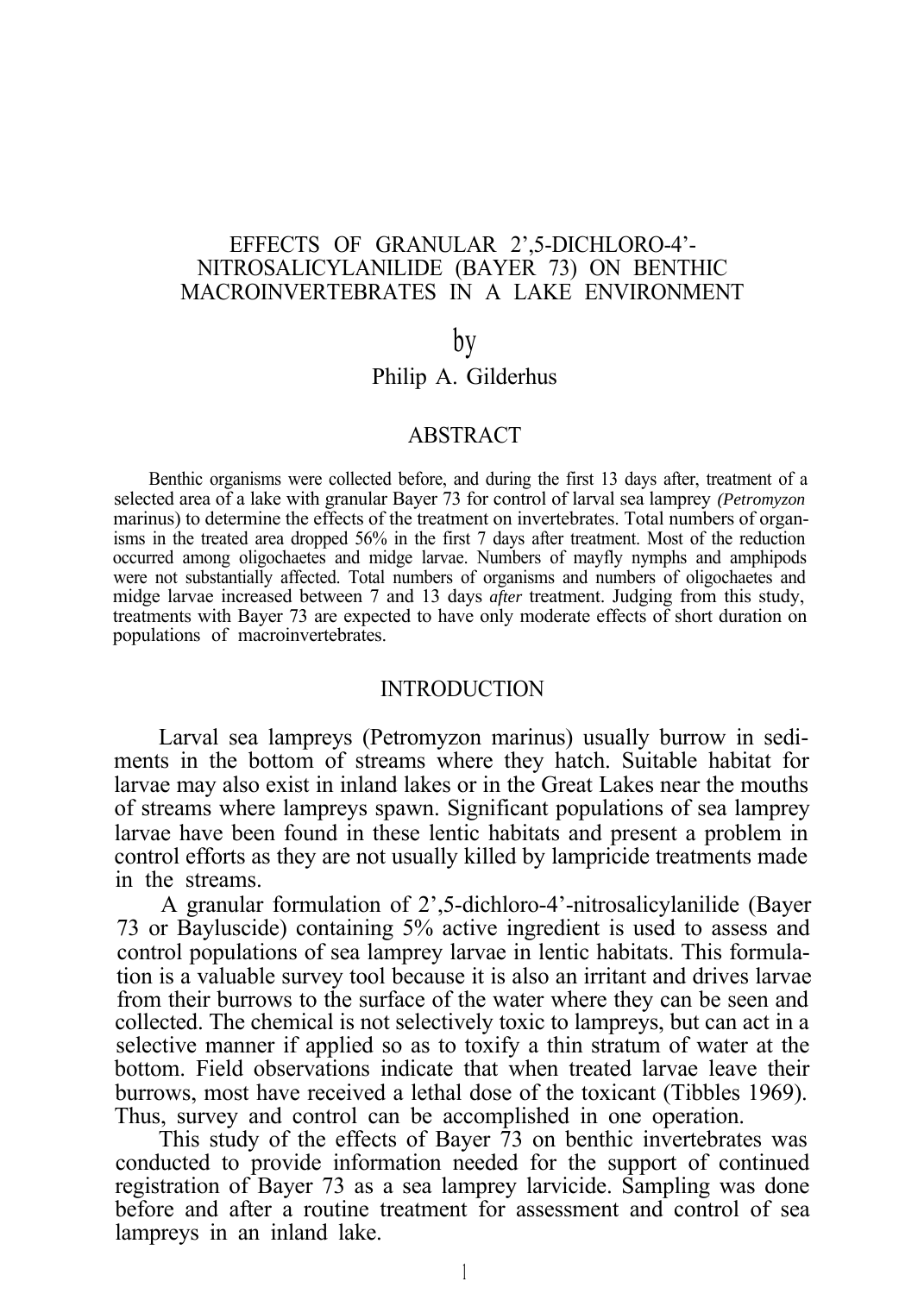# MATERIALS AND METHODS

The test area was in Boardman Lake at the mouth of the Boardman River near Traverse City, Mich. The surface area was 0.83 ha, and depth ranged from 0.6 to 2.0 m. The lake bottom consisted mostly of sand with some silt-sized material intermixed.

Seven sampling stations were established over the study area and marked with anchored floats. A 5% granular formulation of Bayer 73 was applied to the area on 15 July 1975. Application was made with an electric rotary spreader mounted on the stem of a pontoon boat, at a rate of 112 kg/ha (100 lb/a). The concentration of Bayer 73 in the bottom 5 cm of water was computed to be 11.5 mg/l.

A bottom sample was taken with a Ponar dredge of  $0.023 \text{ m}^2 (0.25 \text{ ft}^2)$ within a 1.5-m radius of each station 1 h before treatment and 1.3.7, and 13 days after treatment. Each grab was sieved in No. 30 mesh screen, and material retained in the screen was preserved in a separate jar. Rose-bengal dye, which is absorbed by animal tissue, was added to the preservative to aid in the separation of organisms from detritus. Organisms were separated and enumerated according to the methods of Weber (1973), and each grab was picked in its entirety. Mean numbers of the various taxa per grab, by day after treatment, were compared with pretreatment numbers by the "Student's t" test ( $P = 0.05$ ). Community structure was assessed by use of the diversity index (Weber 1973) based on taxonomic orders.

## RESULTS AND DISCUSSION

The study area had an adequate richness of taxa and numbers of individual organisms on which to base an assessment of population trends. The number of orders collected varied from 10 to 12 per sampling day.

Four orders of organisms, represented my midges, oligochaetes, amphipods, and mayflies were present in all samples and provided adequate data for determining trends and making statistical analyses. Other orders were present in less than half of the samples.

The estimated total numbers of organisms had declined 56% from **9,173/m<sup>2</sup>** before treatment to 4,100/m<sup>2</sup> 7 days after treatment (Table 1). The mean total numbers per sample (Table 2) declined significantly between pretreatment samples (213) and those taken 7 days after treatment (95). The difference in total numbers between pretreatment samples and the 13-day samples was not significant at *P = 0.05.*

Most of the reduction in total numbers occurred among oligochaetes and midge larvae, the two most abundant groups. Oligochaetes had declined sharply 1 day after treatment and maintained only 20% of their initial abundance by day 7. Although the reduction in numbers of oligochaetes was not significant at the 0.05 level (variability between samples was high), there was a strong trend showing an apparent reduction. A decline in numbers of oligochaetes was expected because these organisms had previ-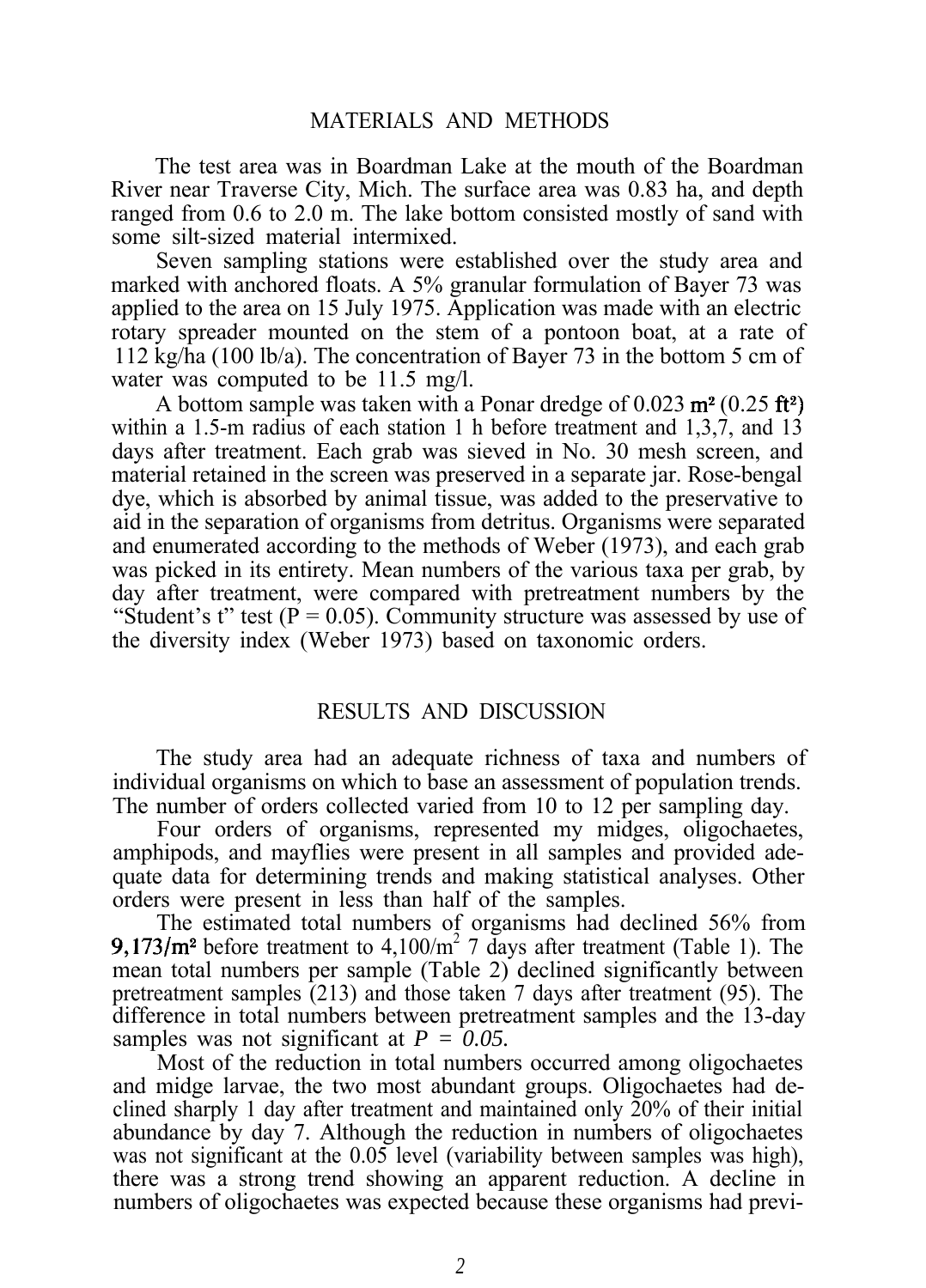|               |                                     | Days after treatment |                |                  |                 |                           |  |
|---------------|-------------------------------------|----------------------|----------------|------------------|-----------------|---------------------------|--|
| Organism      | Order                               | $\theta$             |                | 3                | 7               | 13                        |  |
| Roundworm     | Enoplida                            | 67                   | $\theta$       | 18               | 141             | 86                        |  |
| Oligochaete   | Plesiopora<br>Prosopora             | 4,341<br>18          | 1.401<br>36    | 1.992<br>$12 \,$ | 861<br>$\theta$ | 1,371<br>$\left( \right)$ |  |
| Leech         | Rhynchobdellida<br>Arhynchobdellida | 357<br>$\theta$      | 80<br>0        | 18<br>$\theta$   | 37<br>$\theta$  | 49<br>18                  |  |
| Clam          | Eulamellibranchia                   | 105                  | 68             | 25               | 37              | $\theta$                  |  |
| Snail         | Ctenobranchiata<br>Pulmonata        | 18<br>6              | 92<br>$\theta$ | 37<br>$\theta$   | 37<br>0         | 12<br>30                  |  |
| Isopod        | Isopoda                             | 6                    | 43             | 12               | 49              | 105                       |  |
| Amphipod      | Amphipoda                           | 209                  | 609            | 621              | 965             | 1,063                     |  |
| Water boatman | Hemiptera                           | 0                    | $\theta$       | $\theta$         | $\theta$        | 6                         |  |
| Midge         | Diptera                             | 3,554                | 3,130          | 2,373            | 1,654           | 2,447                     |  |
| Mayfly        | Ephemeroptera                       | 449                  | 639            | 320              | 320             | 314                       |  |
| Caddis fly    | Trichoptera                         | 43                   | 12             | 18               | 24              | $\theta$                  |  |
| TOTALS        |                                     | 9,173                | 6,110          | 5.446            | 4,100           | 5,494                     |  |

Table 1. Estimated total numbers of benthic invertebrates per  $m<sup>2</sup>$  in bottom soil samples from Boardman Lake before and after treatment with Bayer 73.

ously been shown to be highly sensitive to Bayer 73 in laboratory tests (Rye 1972).

Midge larvae declined gradually to a maximum reduction of 54% by day 7. The difference between pretreatment and day 7 samples was significant. However, some of their reduction may have been due to natural emergence which normally occurs in early to mid summer. Numbers of oligochaetes and midges increased between day 7 and day 13, although the increase was not significant. Recolonization by organisms from outside the treated area was the most probable source of the increase.

Mayflies decreased by  $30\%$  in mean numbers per sample by day 13. However, the pattern showed a rise in numbers at day 1, a decrease at day 7, and essentially no change between days 7 and 13, suggesting that sampling variation or natural emergence was the probable reason for changes in mean numbers. Previous laboratory studies indicated a 24-h LC50 for mayflies of 11.4 mg/l (King 1974), almost the same as the theoretical concentration applied here. It is reasonable to assume that the concentration of chemical present was dispersed into surrounding water in much less than 24 h.

An apparent reduction in the numbers of leeches (order Rhynchobdellida) was also obviously attributable to sampling variation. Ninety-six percent of the individuals in the pretreatment samples were taken in a single grab.

Clams were reduced in numbers after treatment. Although they were never abundant, it was noteworthy that clams were absent from the day 13 samples. The reduction in numbers of clams by day 13 was significant.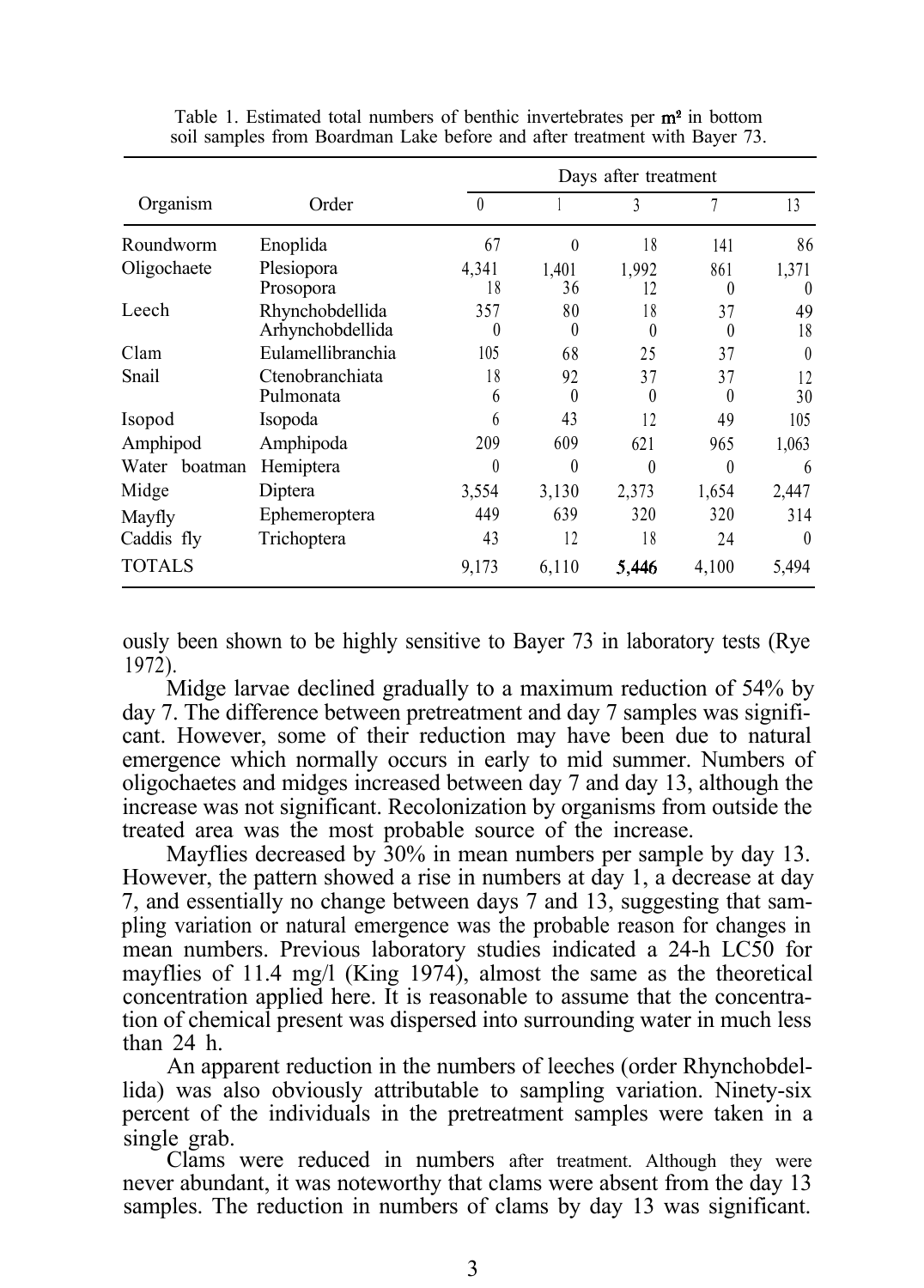|                    |                          | Post-treatment         |                      |                         |                      |  |  |  |  |
|--------------------|--------------------------|------------------------|----------------------|-------------------------|----------------------|--|--|--|--|
|                    | Pretreatment             |                        | 7 day                |                         | 13 day               |  |  |  |  |
| Organism           | Mean<br>number           | Mean<br>number         | Percent<br>reduction | Mean<br>number          | Percent<br>reduction |  |  |  |  |
| Roundworm          | 1.6                      | 3.3                    | $\theta$             | 2.0                     | $\theta$             |  |  |  |  |
| Oligochaete        | (1.5)<br>101.3<br>(53.2) | (2.5)<br>20.0<br>(9.5) | 80                   | (2.0)<br>31.8<br>(15.9) | 69                   |  |  |  |  |
| Leech              | 8.3<br>(8.1)             | 0.7<br>(0.6)           | 92                   | 1.6<br>(1.6)            | 81                   |  |  |  |  |
| Clam               | 2.4                      | 0.9<br>(1.4)           | 62                   | 0.0a                    | 100                  |  |  |  |  |
| Snail              | (0.9)<br>0.6             | 0.8                    | $\theta$             | (0.0)<br>1.0            | $\boldsymbol{0}$     |  |  |  |  |
| Isopod             | (0.4)<br>(0.1)           | (0.6)<br>1.1<br>(0.5)  | $\theta$             | (0.7)<br>2.4            | $\theta$             |  |  |  |  |
| Amphipod           | 4.8<br>(1.6)             | 22.4<br>(10.3)         | $\theta$             | (1.3)<br>24.7<br>(17.0) | $\boldsymbol{0}$     |  |  |  |  |
| Midge              | 82.6<br>(18.6)           | 38.3 <i>a</i><br>(6.5) | 54                   | 56.8<br>(14.3)          | 31                   |  |  |  |  |
| Mayfly             | 10.4<br>(1.3)            | 7.4<br>(1.4)           | 29                   | 7.3<br>(1.3)            | 30                   |  |  |  |  |
| Caddis fly         | 1.0<br>(1.0)             | 0.6<br>(0.7)           | 40                   | 0.0<br>(0.0)            | 100                  |  |  |  |  |
| Total<br>organisms | 213.1<br>(46.7)          | 95.5a<br>(13.3)        | 55                   | 127.6<br>(33.0)         | 40                   |  |  |  |  |

Table 2. Mean numbers of benthic invertebrates per grab, (standard errors in parentheses), and percent reduction from pretreatment numbers after treatment of a lentic habitat with Bayer 73.

a Reduction in numbers from pretreatment samples significant at *P = 0.05.*

Reduced numbers of both clams and snails were expected, since Bayer 73 is used as a molluscicide in different areas of the world. Various authors have reported LC50's of 0.1 to 0.35 mg/l for snails and 0.3 to 0.4 mg/l for clams (Hamilton 1974) - far below the concentration applied in the treated area.

An apparent increase in the number of amphipods was due, to a large degree, to deliberate biasing in the sampling at two stations where vegetation (Myriophyllum sp.) was present. Because pretreatment samples showed that amphipods were closely associated with the vegetation, subsequent samples were taken on the side of those stations where vegetation was the most dense. However, if data from those two stations are disregarded, there was still an apparent increase in mean numbers per sample from 3.2 before treatment to 7.4 at day 13. This was regarded as ample evidence that numbers of amphipods were not affected by treatment with Bayer 73. Laboratory studies which showed a 96-h LC50 of 3.2 mg/l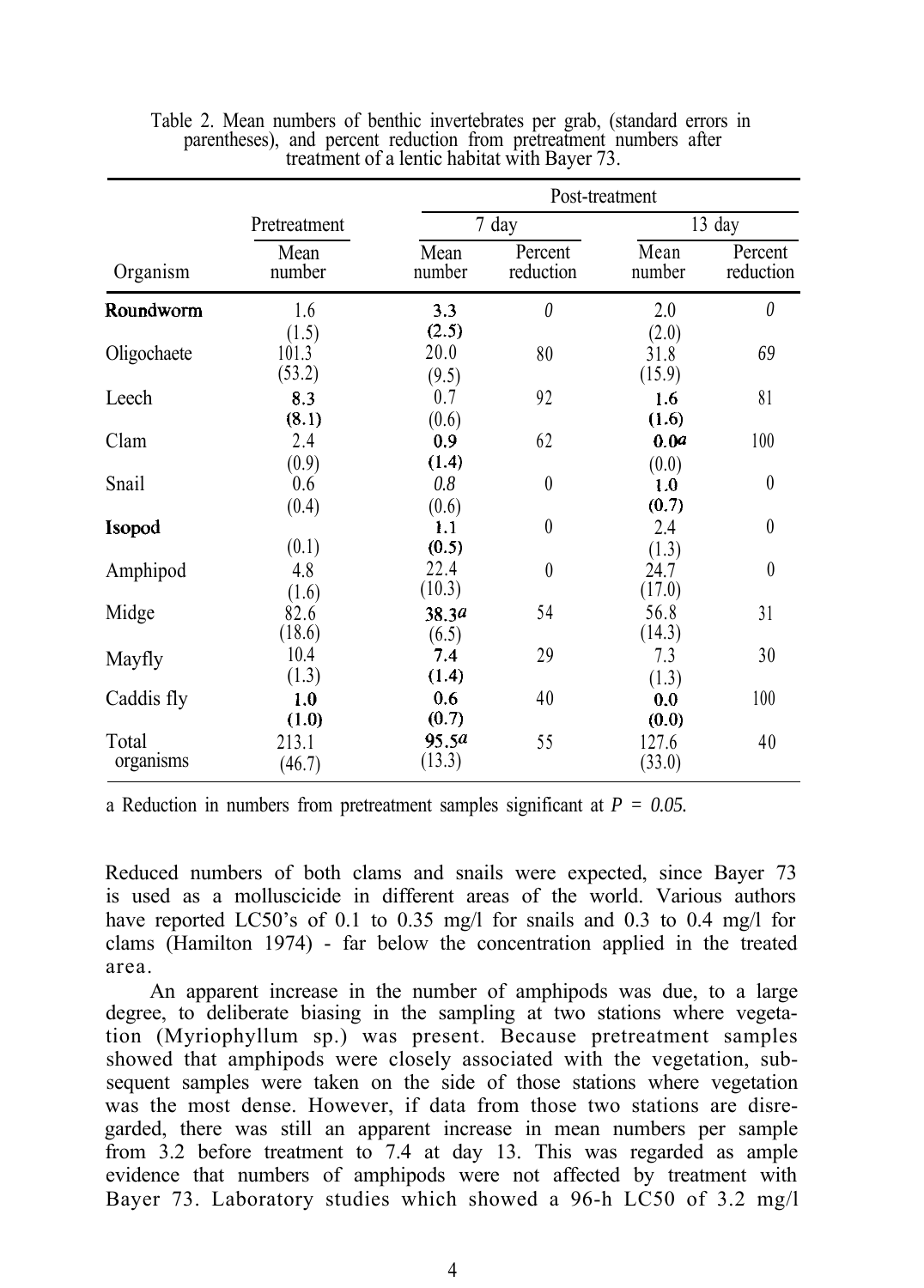|                                                      | Days after treatment |              |              |              |              |  |  |
|------------------------------------------------------|----------------------|--------------|--------------|--------------|--------------|--|--|
| Index <sup><math>a</math></sup>                      |                      |              |              |              |              |  |  |
| Diversity $(\overline{d})^b$<br>Equitability $(e)^c$ | 1.77<br>0.37         | 2.01<br>0.59 | 1.84<br>0.43 | 2.25<br>0.59 | 2.08<br>0.55 |  |  |

Table 3. Diversity indices of benthic invertebrates in Boardman Lake before and after treatment with Bayer 73.

aComputed as described by Weber (1973).  $b$ Scale = 0-4.

 $c$ Scale = 0-1.

(Sanders 1973) suggested that some reduction of amphipods might have been expected, but none was observe.

The calculated mean diversity (d) of the benthic invertebrates increased slightly after treatment (Table 3). A decrease in d would have indicated an adverse influence on community structure. The apparent increase in d was primarily due to an increase in "equitability" (Table 3) which indicated a more even distribution of numbers of organisms among the various taxa after treatment than before (Weber 1973).

Although there was a reduction in total numbers of organisms immediately after the Bayer 73 treatment, the data do not indicate catastrophic effects and the long term community structure was not adversely affected. Ecological effects should be minor since the use pattern of granular Bayer 73 for control of sea lampreys in lentic habitats generally includes treatment of only a small percentage of the area of any body of water. Furthermore, rapid dilution, dispersion of the chemical, and recolonization of treated areas by organisms from adjacent untreated areas can be expected.

#### **REFERENCES**

HAMILTON, S. E.

- 1974. A review of the literature on the use of Bayluscide in fisheries. U.S. Fish Wildl. Serv. Lit. Rev. 74-02. Natl. Tech. Info. Serv. No. PB235, 441 AS. 60 pp.
- KING, E. L., Jr.
	- 1974. Toxicity of Bayluscide to larval sea lampreys, rainbow trout, and mayfly nymphs. Page 21 in U.S. Fish Wildl. Serv., Fish Control Laboratory annual report for 1973. Fish Control Laboratory, La Crosse, Wis. (Unpubl. rep.)

1972. The toxicity of two lamprey larvicides to selected aquatic invertebrates. U.S. Fish Wildl. Serv., Hammond Bay Biological Station. 14 pp. (Unpubl. manuscr.)

SANDERS, H. 0.

1973. Toxicity and accumulation of Bayer 73 in aquatic invertebrates. Presented at Great Lakes Fishery Commission Interim Meeting, Ann Arbor, Mich., Dec. 4-5, 1973. 1 p.

TIBBLES, J. J.

- 1967. Lamprey control experiment in Canada. Pages 41-46 in Great Lakes Fishery Commission annual report for 1966.
- WEBER, C. I., ed.
	- 1973. Biological field and laboratory methods for measuring the quality of surface waters and effluents. Environmental Monitoring Series, EPA [Environ. Prot. Agency]- 670/4-73-001.

RYE, R. P., Jr.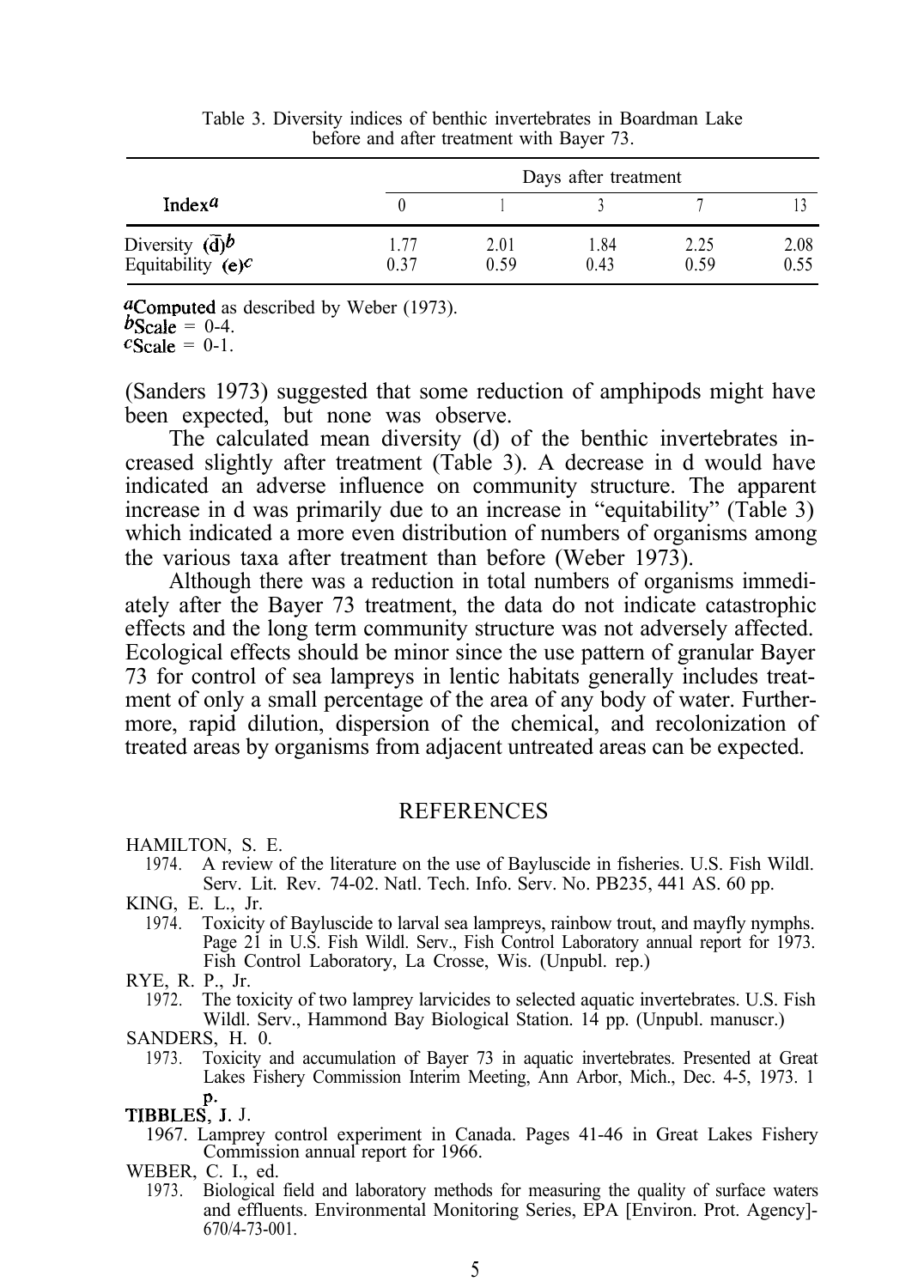## **EFFICACY OF ANTIMYCIN FOR CONTROL OF LARVAL SEA LAMPREYS** *(PETROMYZON MARINUS)* **IN LENTIC HABITATS**

#### by

Philip A. Gilderhus

#### **ABSTRACT**

Antimycin, in a delayed-release granular formulation, was shown to be effective for control of larval sea lampreys (Petromyzon marinus) in lentic habitats at treatment rates of 7.5 to 150 g of active ingredient per hectare. When the chemical was tested in four inland lakes connected to the Great Lakes and known to harbor larval lampreys, about 90% or more of the larval lampreys present were killed by treatments of 150  $\varrho/\hbar a$  (active ingredient). Treatment at 75 g/ha killed more than 90% in warm water but only 66% in cold water. Some small fish, mostly bottom-dwelling forms, were killed by the treatments.

## **INTRODUCTION**

The story of the invasion of the Great Lakes by the sea lamprey (Petromyzon marinus) and the subsequent successful control of this destructive parasite is well known (Applegate 1950; Lawrie 1970). Adult sea lampreys run up tributary streams to spawn. After hatching, the nonparasitic larvae burrow into the stream sediments where they live for several years before they metamorphose into the parasitic form. Although larvae were once assumed to inhabit only streams, extensive surveys of lamprey distribution later revealed populations of larvae to be common in lentic habitats where the spawning streams entered inland lakes or the Great Lakes (Wagner and Stauffer 1962).

Assessment of lentic populations was difficult until 1966, when it was found that granular 2',5-dichloro-4'-nitrosalicynilide (Bayer 73) drove larvae from their burrows to the surface of the water, where they could be captured (U.S. Bureau of Commercial Fisheries 1966). Later observations indicated that most larvae died soon after being driven from their burrows by Bayer 73 (Tibbles 1967; Smith et al. 1974). The granular formulation was registered by the U.S. Environmental Protection Agency for use in sea lamprey surveys in 1968. In 1969, 67 deltas and estuaries in U.S. waters were surveyed by use of granular Bayer 73. Thirty-two sites were found to have populations of sea lamprey larvae, and 15 of these populations were large (Smith and King 1970). Treatment with granular Bayer 73 has since become the standard method for surveying lamprey populations in lentic habitat.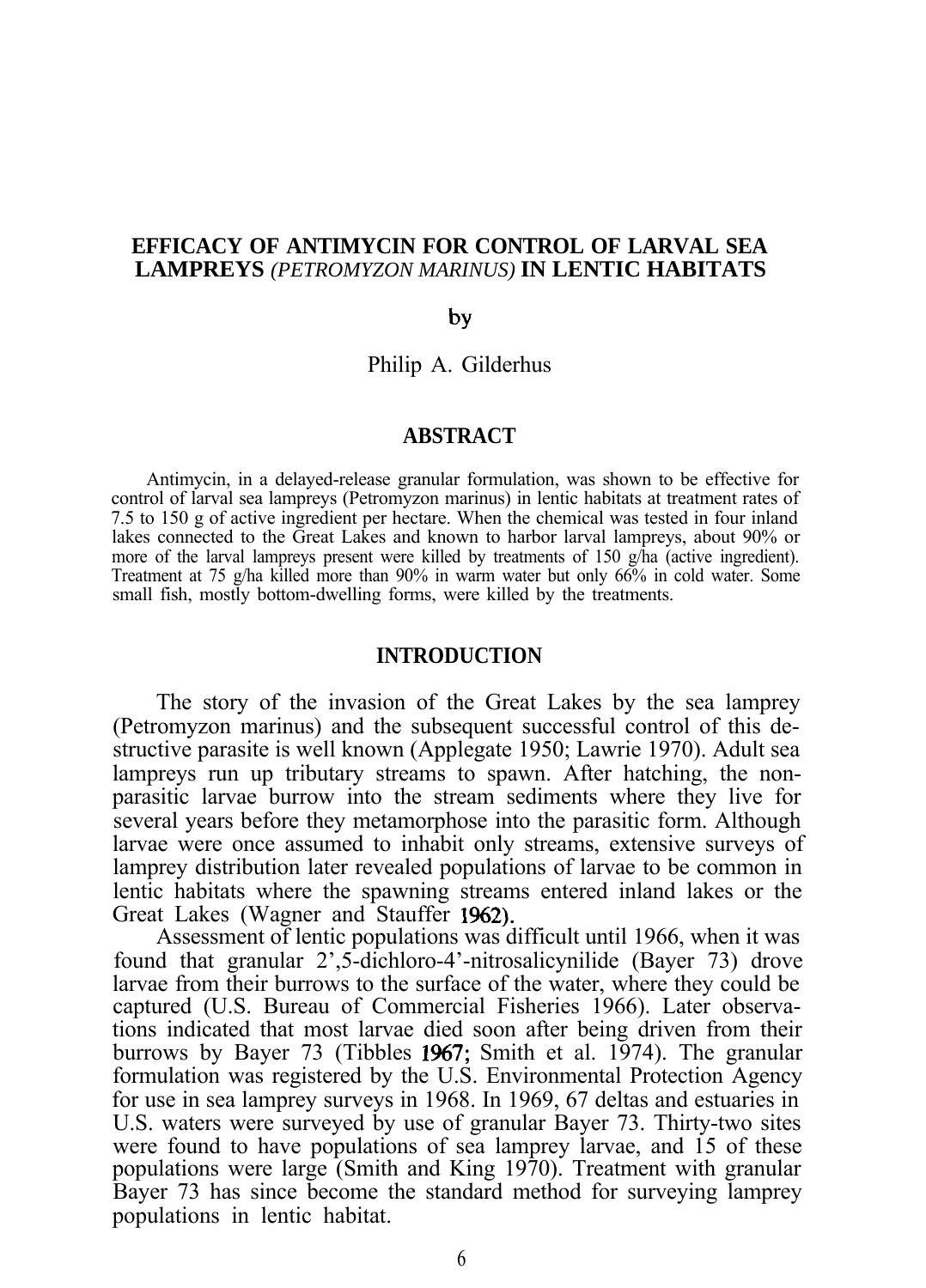Continuing effective control of sea lampreys is of critical importance to the fishery resources of the Great Lakes. Thus, the agencies concerned with control of lampreys considered it prudent to seek an alterative chemical for use in lentic habitats in the event that the required review of pesticide registration might reveal problems that would prevent the continued registrations of Bayer 73.

Antimycin was a logical alternative because it was already registered as a fish toxicant, was highly toxic to sea lamprey larvae, and was available in a fast-sinking granular formulation. A series of field trials was conducted in selected lakes with the primary objective being to evaluate the efficacy of antimycin for control of sea lamprey larvae. A secondary objective was to delineate the minimum effective concentration of antimycin. Since the rate of dispersion of the toxicant from the bottom into waters above was not known, the 1973 trials were done at a high concentration of antimycin (calculated as 300  $\mu$ g/l in the bottom 5 cm of water); in the 1974 trials half that concentration was used. One trial (Ocqueoc Lake 1973) included a comparison of the relative efficacies of both antimycin and Bayer 73).

## **MATERIALS AND METHODS**

#### Trial Sites

Trial sites were chosen on the basis of four factors: (1) past history of significant lamprey populations, (2) water depth, (3) ease of access, and (4) the degree to which the sites typified the lentic areas inhabited by sea lamprey larvae. Figure 1 shows a schematic diagram of the location of test sites. Adult lampreys typically move upstream from the Great Lakes to spawn, and some move through the inland lakes and spawn upstream from them. Each test site was in an inland lake near the mouth of a stream where lampreys spawned, each had harbored a substantial number of larval lampreys in the past, and each had been treated with Bayer 73 to survey and control the lamprey population. Sites with a gradual drop-off and limited maximum depth were chosen to facilitate the placement of live cages and inspection of the bottom by SCUBA divers.

The perimeter of the area to be treated in each lake was measured with a calibrated cord anchored at one end and stretched to the desired distance from a boat. The comers and perimeter of the treatment areas were marked by floating plastic jugs anchored to the bottom. Significant characteristics of the treatment areas are given in Table 1.

## Test Cages and Organisms

Although lampreys are primitive fish, the test organisms are here called lampreys and fish, with fish referring to teleosts.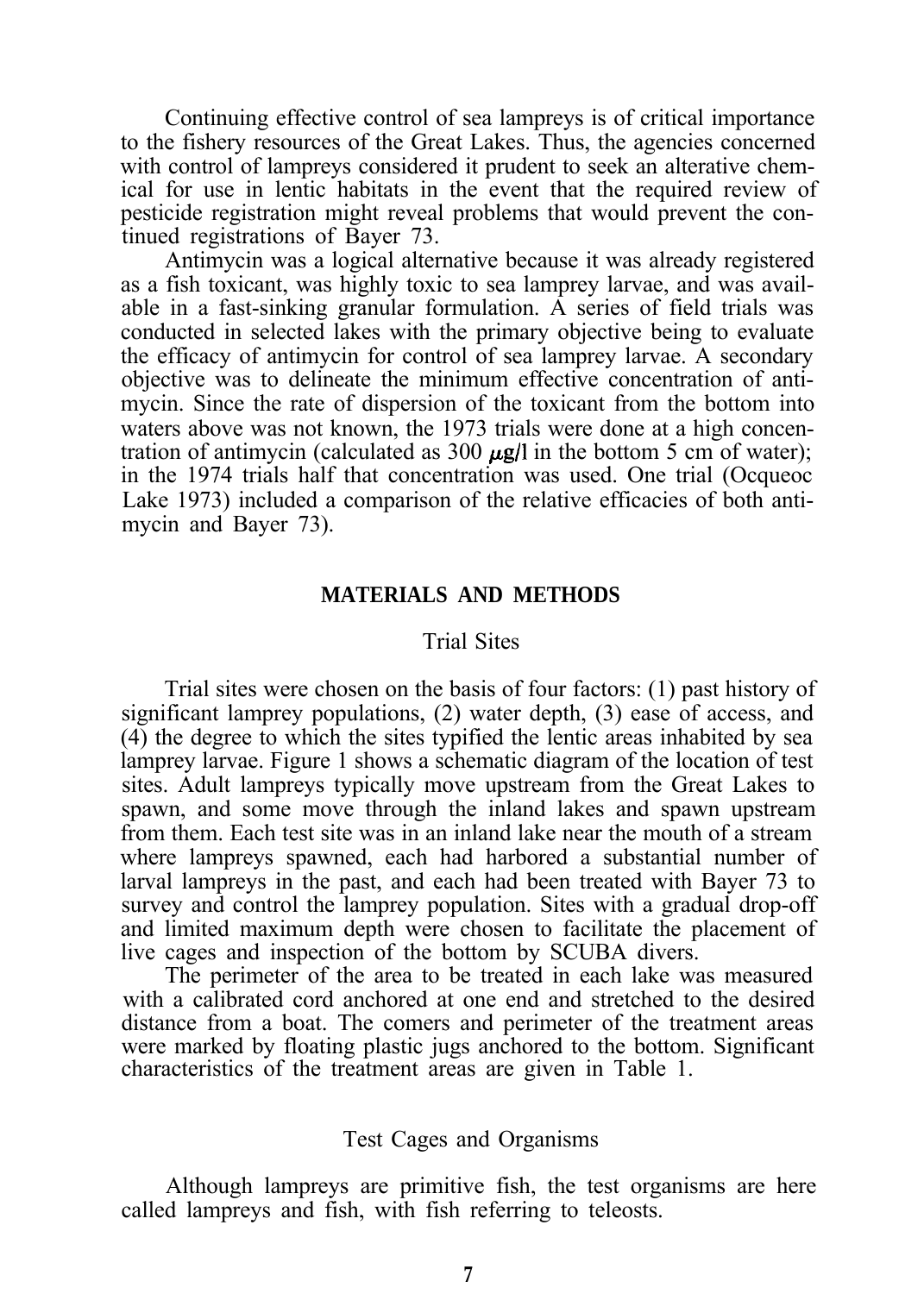

Figure 1. Schematic diagram of sites used in tests of antimycin for control of larval sea lampreys.

| Lake              | Drainage<br>basin<br>(lake) | Area of<br>plot<br>(ha) | Approximate<br>dimensions<br>(m) | Maximum<br>depth<br>(m) | Total<br>hardness<br>(mg/l) | Water<br>temp<br>(°C) |
|-------------------|-----------------------------|-------------------------|----------------------------------|-------------------------|-----------------------------|-----------------------|
| Charlevoix        | Michigan                    | 0.74                    | 76 x 98                          | 7.6                     | 164                         | 22                    |
| Ocqueoc<br>(1973) | Huron                       | 1.50                    | 76 x 198                         | 4.6                     | 178                         | 15                    |
| Harlow            | Superior                    | 0.74                    | 61 $\times$ 122                  | 4.0                     | 55                          | 24                    |
| Ocqueoc<br>(1974) | Huron                       | 1.95                    | $107 \times 183$                 | 4.6                     | 168                         | 10                    |

Table 1. Characteristics of sites treated experimentally with antimycin for control of larval sea lampreys.

Sea lamprey larvae and fish were used as test organisms in all trials. Lamprey larvae were confined in cages that consisted of a rectangular metal pan 17  $\times$  27  $\times$  6.5 cm deep, with a screen cover soldered to the top lip of the pan and extending 9 cm above the hp. The pans were filled with sand from the lake bottom to allow the lamprey larvae to burrow as they do in their natural habitat. Ten larvae were placed in each cage. Cages were spaced so that all areas and depths within the treatment plots were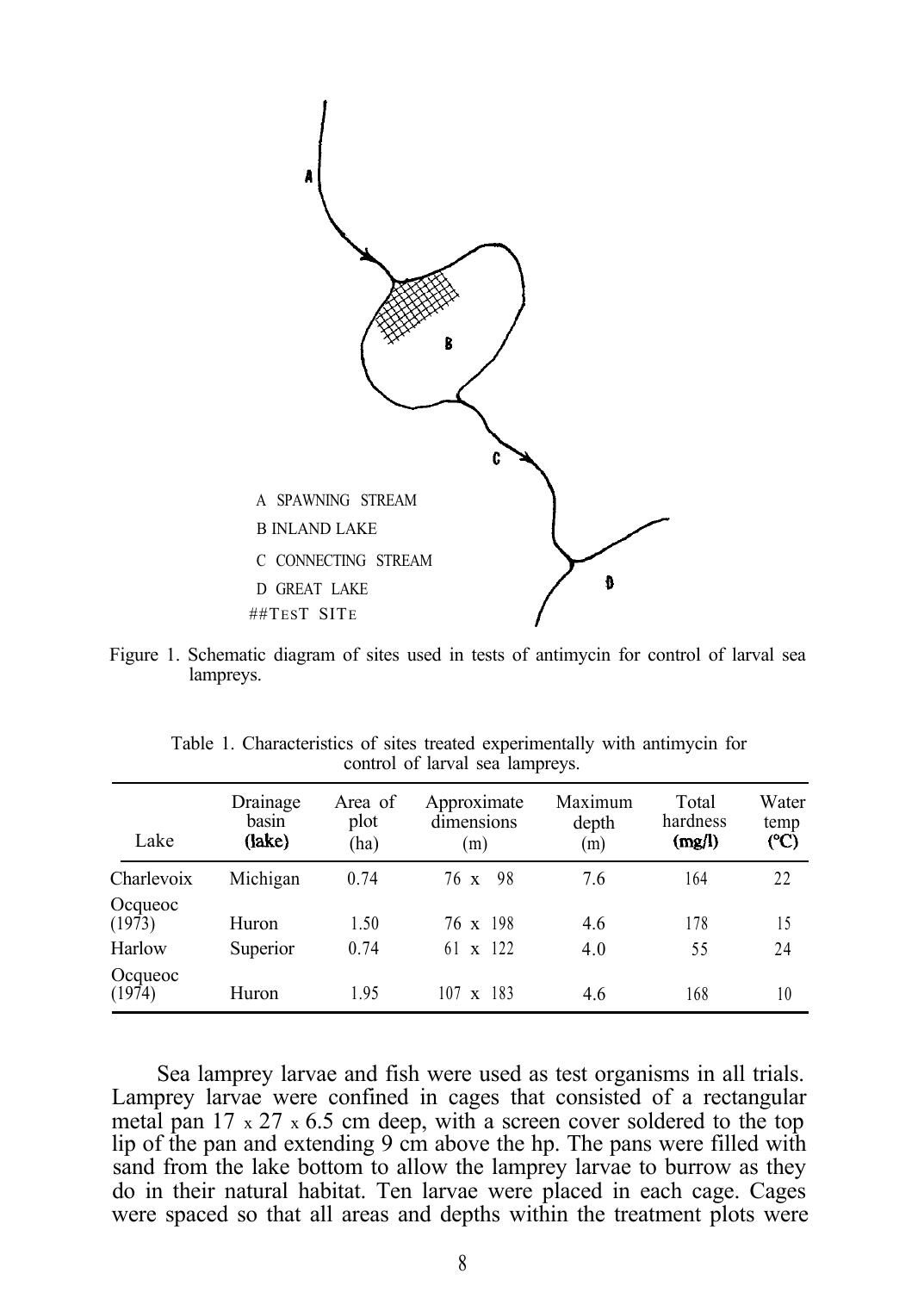represented. In the 1973 trials, cages were partly buried by SCUBA divers so the top of the pan was even with the bottom sediments. After the 1973 trials, laboratory studies with antimycin showed no difference in the mortality of lampreys between cages with the pans buried in the bottom sediments and those with the pans merely set on the bottom sediments (E. L. King, Jr., U.S. Fish and Wildlife Service, Hammond Bay Biological Station, personal communication). Consequently, in the 1974 trials the cages were merely lowered to the bottom. Cages were placed about 24 h before treatment in all trials.

Fingerling fish were placed in 6-mm mesh screen cages measuring 23  $x$  10 x 10 cm. Cages containing five fish each of one or two species were placed 24 h before treatments. Some cages were placed on the bottom and others were suspended at distances of  $1.5$ ,  $3.0$ ,  $4.6$ , and  $6.1$  m above the bottom, to check toxic effects at the various levels in the water column throughout the treatment plot.

## Chemicals

Granular antimycin used in the lake trials was formulated for experimental use in sea lamprey control by Ayerst Laboratories. The formulation contained 1% antimycin by weight and had a coating on the granules which permitted them to sink for 2 min before releasing any toxicant. The granules then released 90% of the toxicant in about 10 min. The formulation was designed to toxify a thin stratum of water at the soilwater interface, with the hope of minimizing effects on fish in the water above.

The formulation of Bayer 73 applied was the granular formulation (5% active ingredient) routinely used for sea lamprey surveys.

#### Application Methods

Antimycin and Bayer 73 were applied to the surface of the water with a battery powered rotary spreader on a boat. The experimental plot in each lake was treated on a crisscross pattern to help ensure even distribution.

An exception was Harlow Lake, where sea lamprey larvae were confined to a narrow strip along shore and the edge of the alluvial fan of Bismark Creek. There Bayer 73 was applied with a backpack Solo <sup>1</sup> blower carried by a man walking along the shore.

#### Assessment of Results

Cages of lamprey larvae and fish were removed from the water 48 h after all treatments with antimycin and 24 h after the Bayer 73 treatment in Ocqueoc Lake in 1973. Mortalities were assessed immediately upon

<sup>1</sup> Reference to trade names does not imply Government endorsement of commercial products.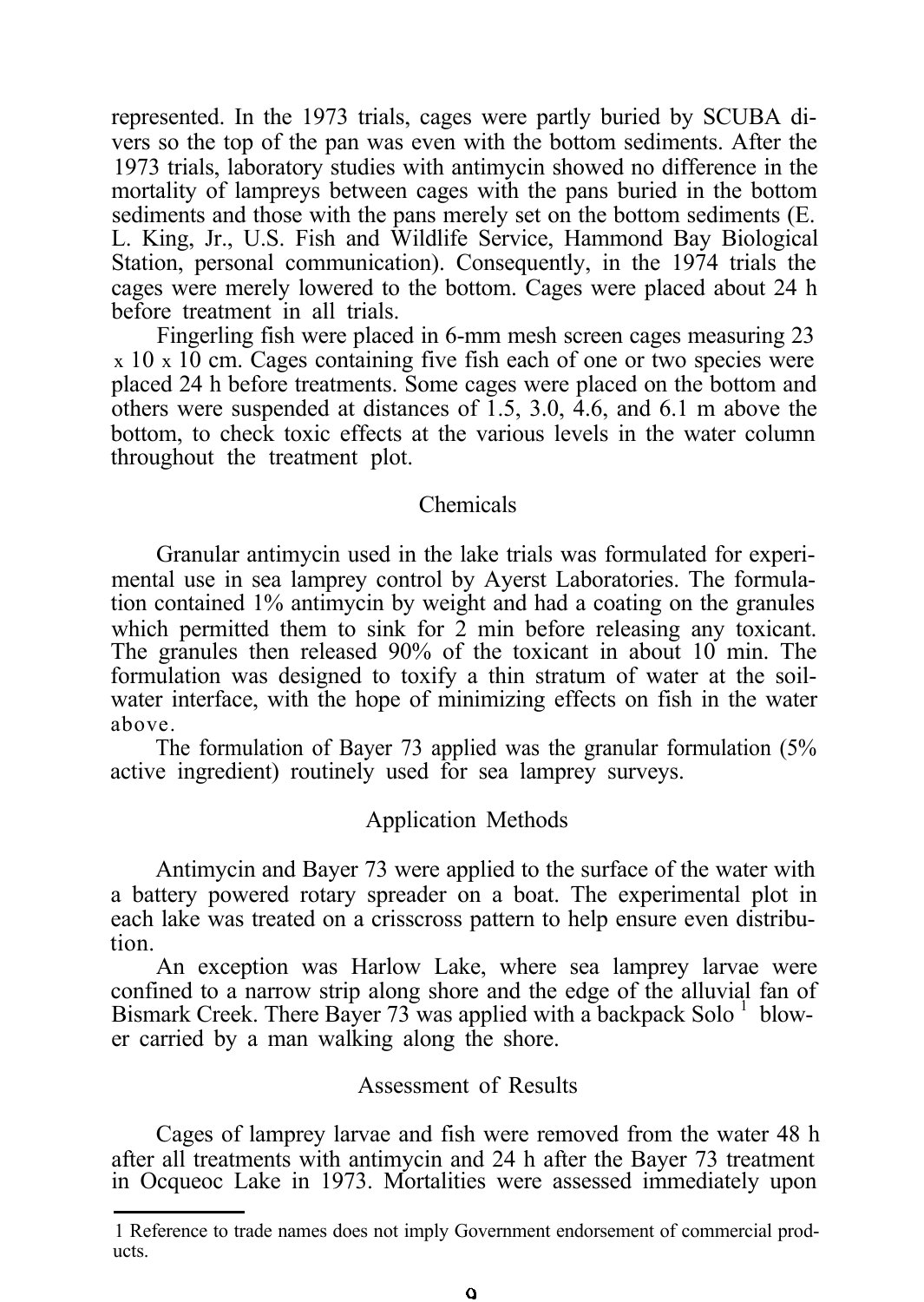retrieval of the cages. The sand in the pans on the lamprey cages was washed through the screen to facilitate the observation of the larvae in the cages.

In addition to observations made on caged specimens, the effects of treatments on wild lamprey larvae and fish were observed by SCUBA divers. Divers inspected the lake bottom 1 to 2 days after antimycin treatments and on the same day that Bayer 73 treatments were made because the activity of Bayer 73 is usually complete within 3 to 4 h. Following each of three antimycin treatments and two Bayer 73 treatments, the two divers swam transects across the treatment plot. They stretched a 1.8-m cord between them and picked up all dead lampreys and fish that the cord passed over. The number of dead specimens per unit of area in the transects was applied to the total area to yield an estimate of the numbers killed in the entire plot.

## LAKE TRIALS

## Lake Charlevoix 1973

The first trial of antimycin was done in Lake Charlevoix, Charlevoix County, Michigan, near the mouth of Horton Creek, a small, lampreyinfested stream. This stream had no alluvial fan where it entered the lake. The bottom consisted of a mixture of sand and clay.

Fifteen cages containing larval lampreys were placed on the bottom with three cages each at depths of  $1.5, 3.0, 4.6, 6.0,$  and  $7.6$  m (Table 2). Ten cages containing rainbow trout (Salmo gairdneri and 10 cages contaming white suckers *(Catostomus commersoni)* were placed at selected distances above the bottom (Table 3).

|              |                         | Depth $(m)$ |                         |                |           |                     |                        |  |
|--------------|-------------------------|-------------|-------------------------|----------------|-----------|---------------------|------------------------|--|
| Lake         | $O-1.6$                 | $1.7 - 3.2$ | $3.3 - 4.8$             | $4.9 - 6.4$    | $6.4+$    | mortality<br>$(\%)$ | Control                |  |
| Charlevoix   | 80<br>(3)               | 100<br>(3)  | 96<br>(3)               | 100<br>(3)     | 83<br>(3) | 93                  | 0<br>(2)               |  |
| Ocqueoc 1973 | 85<br>$\left( 2\right)$ | 60<br>(3)   | 100<br>(9)              | $\blacksquare$ |           | 89                  | 0<br>$\left( 1\right)$ |  |
| Harlow       | 100<br>(1)              | 92<br>(5)   | loo<br>(6)              |                |           | 97                  | 50<br>(2)              |  |
| Ocqueoc 1974 | 54<br>(5)               | 98<br>(5)   | 15<br>$\left( 2\right)$ |                |           | 66                  | 0<br>$\rm ^{(2)}$      |  |

Table 2. Percent mortality of caged larval lampreys at different depths and (in parentheses) number of cages<sup> $a$ </sup> placed at various depths, in areas treated with antimycin for control of sea lampreys.

a All cages (each containing 10 larval lampreys) were placed on the bottom. Control cages were about 75-100 m outside the treated area.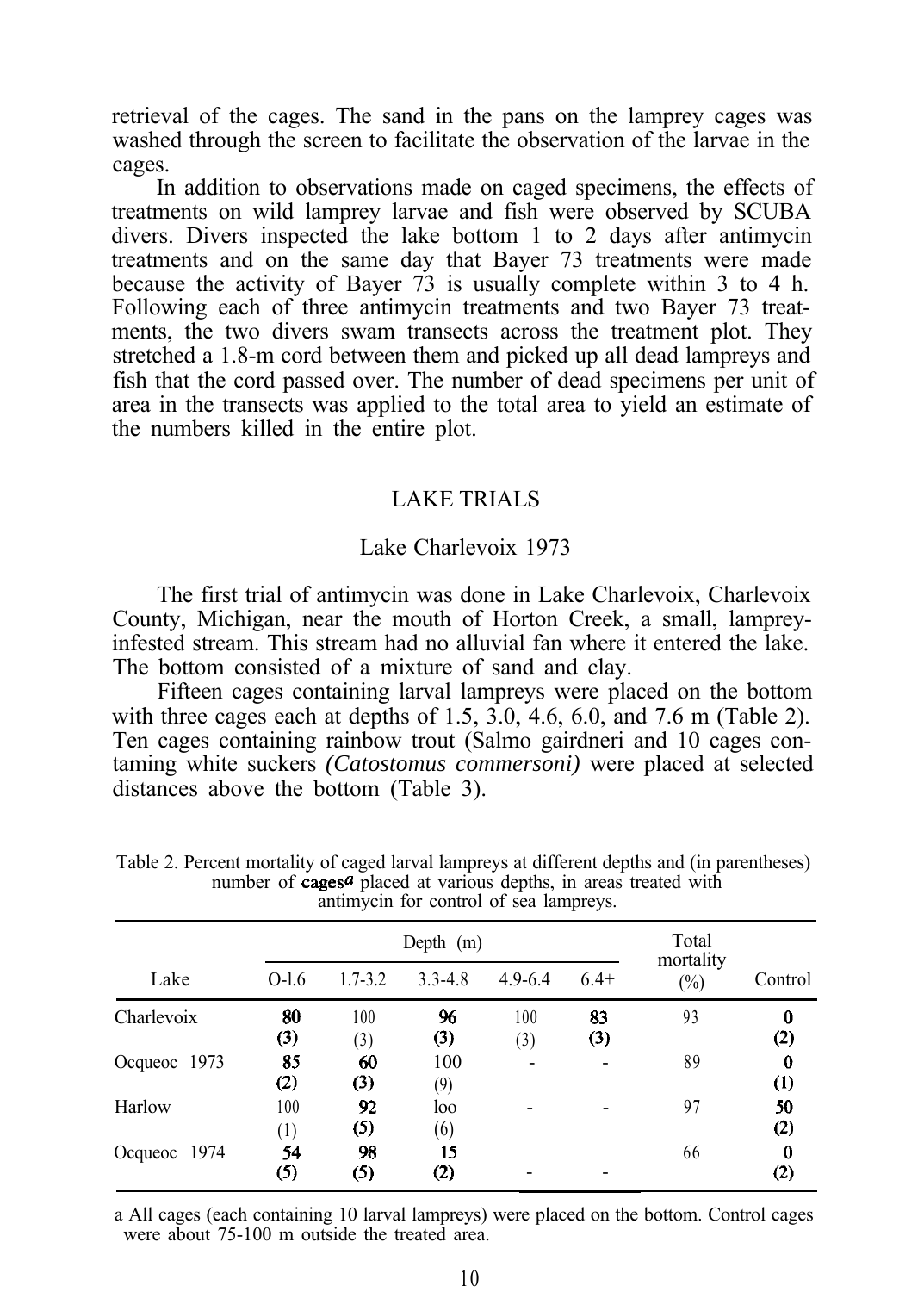| Distance above lake bottom (m) |                              |     |                  |     |          |
|--------------------------------|------------------------------|-----|------------------|-----|----------|
| $\theta$                       | 1.5                          | 3.0 | 4.5              | 6.1 | Controla |
|                                |                              |     |                  |     |          |
| 100                            | 75                           | 75  | 80               | 50  | 100      |
|                                | (4)                          |     | $\left(1\right)$ | (1) | (1)      |
|                                | 35                           | 0   | 25               |     | 23       |
| (3)                            | (4)                          | (2) | (1)              |     | (1)      |
|                                |                              |     |                  |     |          |
| 100                            | 97                           | loo |                  |     | 50       |
|                                | (6)                          |     |                  |     | (2)      |
|                                |                              |     |                  |     |          |
| loo                            | 84                           | loo |                  |     | 80       |
| 100                            | $\bf{0}$                     | 25  |                  |     | 0        |
|                                | (5)                          | (4) |                  |     | (4)      |
|                                |                              |     |                  |     |          |
| $\theta$                       | 6                            | 0   |                  |     | 0        |
| 92                             | 20                           | 25  |                  |     | 15       |
| (5)                            | (3)                          | (4) |                  |     | (4)      |
|                                | $\frac{2}{75}$<br>(6)<br>(5) |     | (2)<br>(6)       |     |          |

Table 3. Percent mortality of caged fish, and (in parentheses) number of cages at different levels above the bottom, in areas treated with antimycin for control of sea lampreys.

<sup>a</sup> Cages of control *fish* were placed 75-100 m outside the treated area.

The rainbow trout (5-8 cm long), obtained from a nearby state fish hatchery, suffered high mortalities after being held overnight in an aerated transport tank. Survivors were used in the cages, but were assumed to be highly stressed. The suckers (4.5-6 cm long), obtained from a local minnow dealer, were thin and also appeared to be in marginal physical condition. All cages of lampreys and fish were placed at least 15 m inside the perimeter of the area to be treated so that any dilution of the chemical at the edges of the test area would not significantly influence exposure of the test animals to the toxicant.

The experimental area was treated on 22 August at a rate of 150 g of antimycin per hectare of lake surface, which amounted to a theoretical concentration of 300  $\mu$ g/l in the bottom 5 cm of water.

Mortality of caged lamprey larvae totaled 93%. Eleven of the 15 cages had complete kills, two cages had 1 of 10 survive, and two cages had 4 and 5 survivors, respectively.

Ten of the 11 survivors were in cages near the south edge of the treatment area, indicating a possible movement of water and dilution of the chemical in that area. The mortality of lampreys did not show correlation with depth of water (Table 2).

The results with caged rainbow trout and white suckers are shown in Table 3. While somewhat erratic, the data do show some encouraging trends. Mortality among both species at the bottom was expected. The survival of trout at 1.5 m or more above the bottom was better than the controls; however, the stressed condition of these fish made the results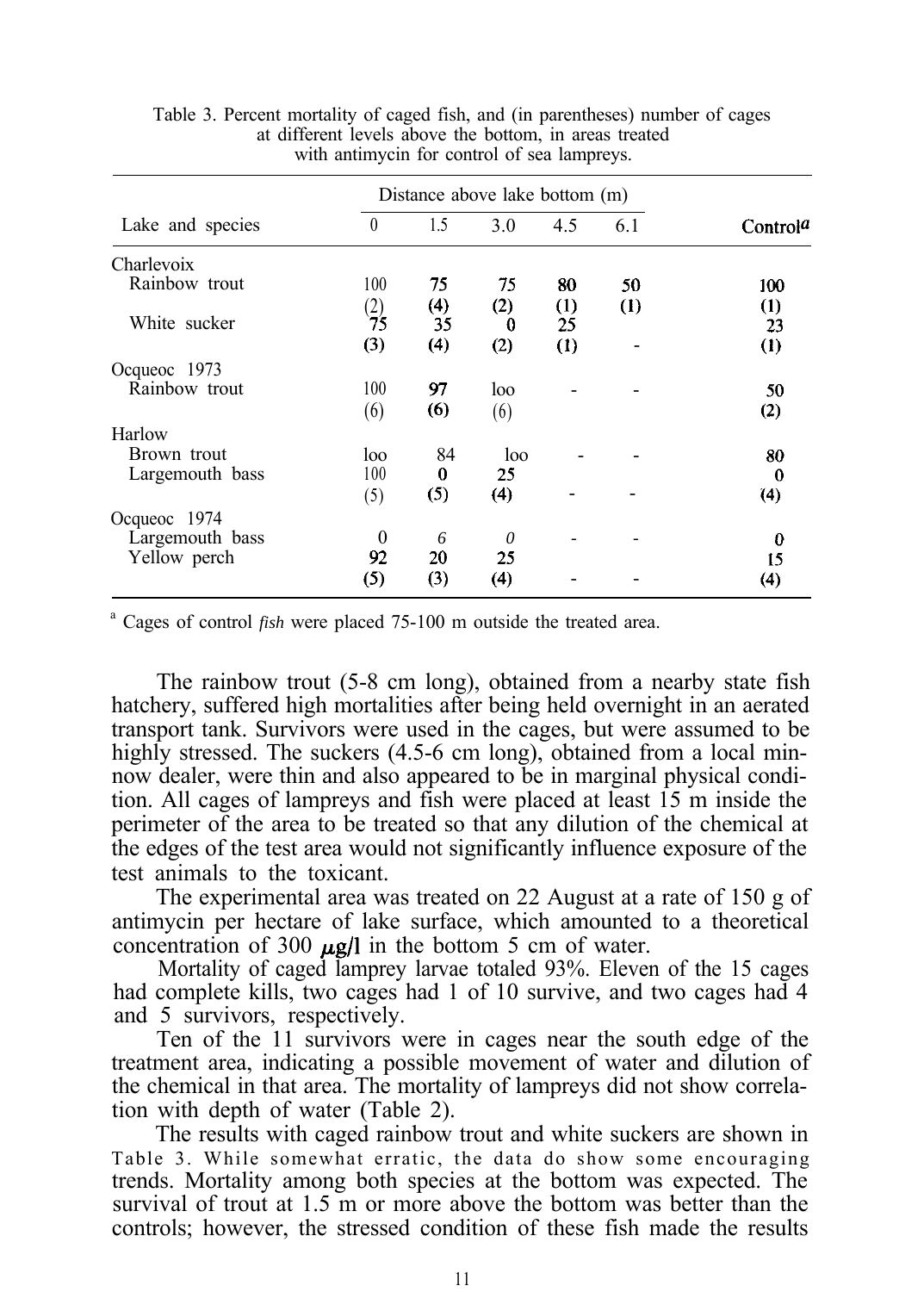less than conclusive. The survival of 65% of the suckers at 1.5 m above the bottom was slightly less than controls, but indicated that little antimycin dispersed vertically in the water column. Survival of suckers at 3 m or more above the bottom was better than the controls, indicating no mortality due to the toxicant.

A thorough inspection of the test plot by divers revealed no wild lamprey larvae in the area. Small numbers of johnny darters *(Etheostoma* nigrum) and sculpins *(Cottus* sp.) were found dead on the bottom. Mortality of these bottom-dwelling species was not unexpected. One dead fingerling smallmouth bass (Micropterus *dolomieui)* was also observed.

Clams were very numerous on the bottom, but none were dead when observations were made 2 days after treatment. A few dead mayfly nymphs were seen, but live ones also were present.

# Ocqueoc Lake 1973

The Ocqueoc River, Presque Isle Co., Michigan (volume of flow about 2  $m^3$ /s), passes through Ocqueoc Lake, and continues several kilometers to Lake Huron. Sea lampreys migrate upstream through Ocqueoc Lake and spawn several kilometers upstream from that lake.

The experimental area in Ocqueoc Lake was located offshore from the alluvial fan at the mouth of the river. The bottom was mostly sand near shore and overlain by silt and detritus beyond the 1.5-m contour.

The experiment in Ocqueoc Lake included treatments and evaluations with both antimycin and Bayer 73 to permit a comparison of the relative effectiveness of the two chemicals.

For the evaluation of antimycin, 14 cages of lamprey larvae were distributed throughout the treatment plot at depths of 1.5 to 4.6 m. Eighteen cages of rainbow trout (five fish per cage) were placed in an arrangement similar to that used for the lampreys. Some cages were placed on the bottom and others suspended at 1.5 and 3.0 m above the bottom. Two cages of control fish were placed 90 m from the treated area, one on the bottom and one 3 m above the bottom.

The experimental plot was treated with antimycin on 27 September at the rate of 150 g of active ingredient per hectare. The antimycin treatment was assessed 1 and 2 days later.

The antimycin treatment resulted in 8% mortality of caged lamprey larvae (Table 2). Only three cages, all within 20 m of the river mouth, contained live lampreys. Presumably, the flow of water from the river diluted the chemical in the area near the mouth. Lampreys picked up by the divers on measured transects indicated a kill of about 1,500 wild larval lampreys in the treated area.

Caged rainbow trout suffered 99% mortality during the observation period. However, the 50% mortality of controls made an assessment of the mortality of caged fish attributable to the antimycin highly questionable. The mortality of caged trout in this trial (Table 3) seems to indicate considerable dispersion of the toxicant throughout the volume of water in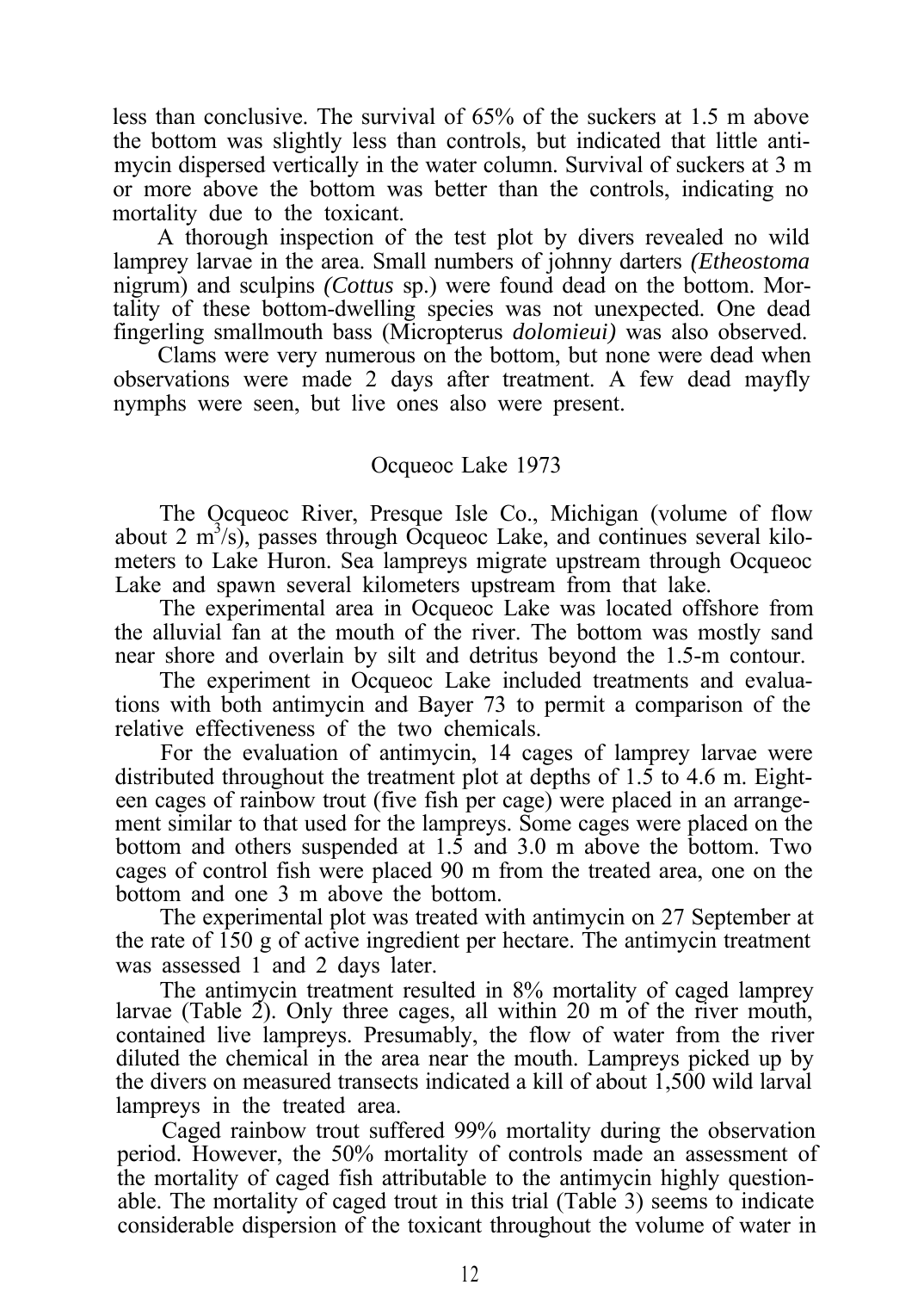the treated area. However, a 1974 trial at this site (discussed later) under similar conditions caused a much lower mortality of caged largemouth bass *(Micropterus salmoides)* and yellow perch *(Perca flavescens)* (Table *3).*

The fish recovered on transects covered by the divers indicated that the antimycin treatment killed, about 1,600 wild fish, including common shiners *(Notropis cornutus),* white suckers, logperch *(Percina caprodes),* johnny darters, yellow perch, and sculpins. Most of these were bottomdwelling fishes which would have had little chance to avoid the high concentration of antimycin near the bottom. All of the fish except one yellow perch were less than 7.5 cm long.

Preparation for the Bayer 73 treatment in the same area began on 1 October with the placement of 18 cages of lamprey larvae and 16 cages of rainbow trout. Cages were distributed throughout the treated area in approximately the same pattern as that for the antimycin treatment. The area was treated with Bayer 73 on the morning of 2 October at a rate of 168 kg per hectare of surface. This rate approximates 16 mg/l of active ingredient in the bottom 5 cm of water. Results of the Bayer 73 treatment were assessed that afternoon and on the next day.

The Bayer 73 treatment killed 88% of the caged sea lampreys-a percentage nearly identical to that killed with the antimycin treatment. As with the antimycin treatment, all surviving lamprey larvae were less than 20 m from the mouth of the river. The specimens recovered in the divers' transects indicated that about 10 residual wild larval lampreys were killed in the area by the Bayer 73. The ratio of the number of wild lampreys killed by antimycin to that killed later by Bayer 73 (1,500: 10) further indicated that 90% or more of the lampreys were killed by the antimycin.

A total of 17% of the caged rainbow trout were killed by the Bayer 73, and mortality occurred in 8 of the 18 cages. Observations by the divers indicated a kill of about 130 wild fish, mostly yellow perch. Presumably, most of the bottom-dwelling fish in the treatment area, such as darters and sculpins, had been eliminated by the earlier antimycin treatment.

## Harlow Lake 1974

The trial of antimycin in Harlow Lake was done in an area of the lake near the mouth of Bismark Creek, a small stream with a flow of about 0.06 m 3 /s. The stream formed an alluvial fan about 30 m wide, beyond which the depth increased to 3 m within 6 m of shore. The bottom was mostly sand inshore and soft organic sediments farther out.

Sea lamprey larvae were confined in 12 cages distributed at different depths throughout the treatment area, Two cages outside the treatment area served as controls. Fourteen cages were used for test fish, and each held five brown trout *(Salmo trutta)* and five largemouth bass.

Some of the cages were checked just before the antimycin treatment. In one lamprey cage and two fish cages on the bottom in deep water offshore, all specimens were dead. Fish in cages 1.5 and 3.0 m above the bottom were alive. Analyses for dissolved oxygen showed 5 mg/l at a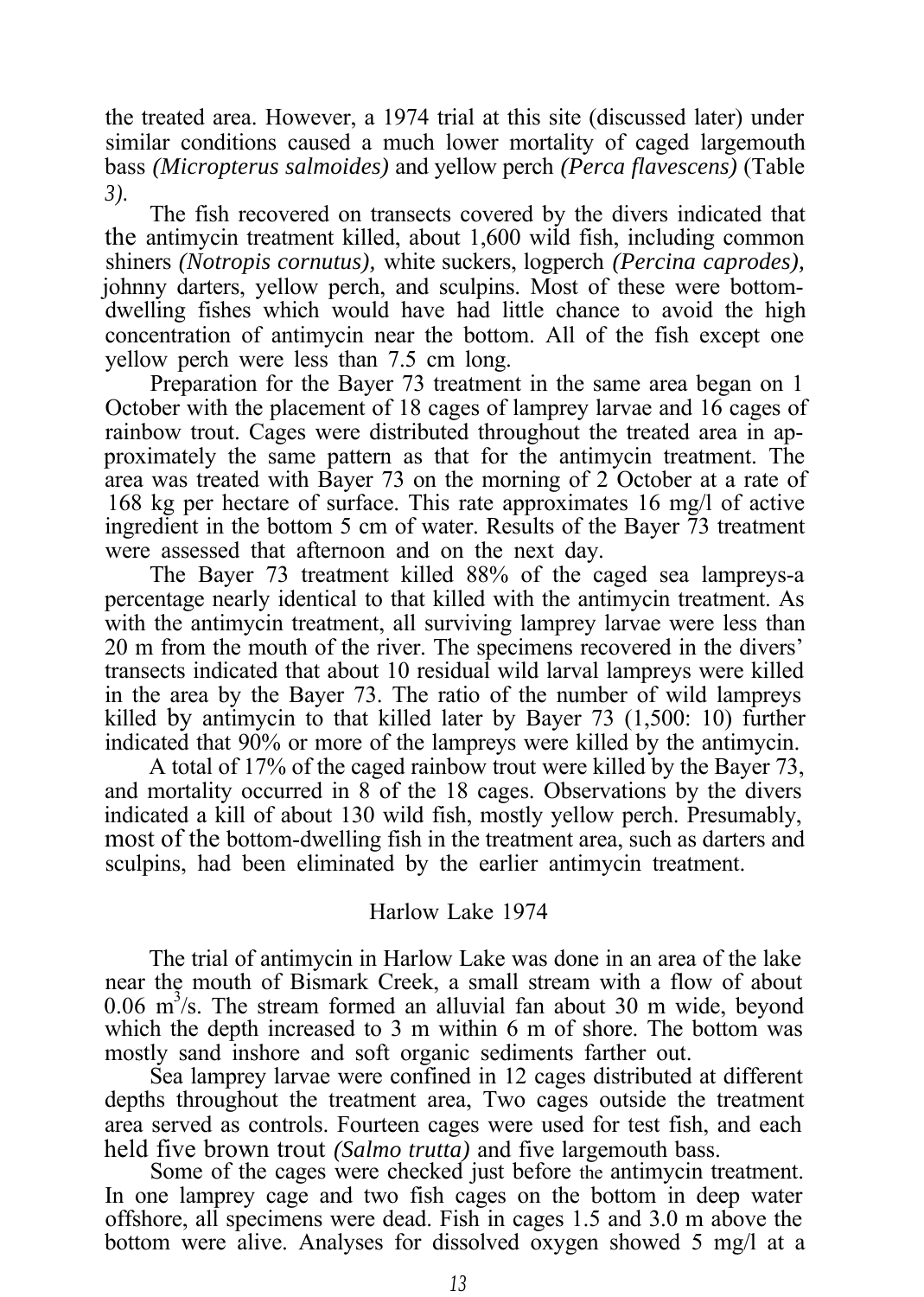depth of  $3.6$  m and  $2.5$  mg/l at  $4.0$  m. The concentration of oxygen was assumed to be critically low for lampreys and fish in the stratum close to the bottom at depths of 4 m or more.

The experimental area was treated on 21 August to supply 74 g of antimycin per hectare or 150  $\mu$ g/l in the bottom 5 cm of water. This was the first trial with the chemical at the reduced concentration. Bayer 73 (treatment method described earlier) was used as a survey tool to determine the number of live lampreys remaining after the antimycin treatment.

Ninety-seven percent of the caged lampreys were dead when the cages were retrieved 2 days after the antimycin treatment. The four survivors were in one cage 6 m from the mouth of the creek. Exclusive of the three cages at depths where dissolved oxygen was critical, the mortality of lampreys was still 93%. The treatment also killed a large number of wild lamprey larvae: 236 were retrieved by hand in water less than 0.3 m deep along shore, and hundreds more were observed slightly farther from shore. The divers estimated that about 1,000 dead larval lampreys were on the bottom, all in shallow water and along the face of the delta. The Bayer 73 treatment of the area on 23 August resulted in retrieval of 39 larval lampreys swimming at the surface, 30 of which emerged in a tight corner formed by the edge of the delta and the shoreline, an area that could not be covered by the boat spreading antimycin. No freshly dead larvae were found on the bottom after the Bayer 73 treatment. The number of dead lampreys found after the antimycin treatment (1,000), compared with the number driven to the surface by the Bayer 73 treatment (39); gave further evidence that more than 90% of the sea lampreys in the treated area were killed by the antimycin treatment.

All fish in cages on the bottom of the lake were dead after 48 h. Their mortality was expected from the concentration of antimycin on the bottom, but the low oxygen concentration there was undoubtedly a contributing factor. Brown trout incurred high mortalities at all levels in the treatment area and in control cages (Table 3), presumably because water temperatures exceeded the upper limits of tolerance for trout. Thus, the results with trout were not regarded as valid. The survival of caged largemouth bass was high; 1.5 and 3.0 m above the bottom (data combined), 89% of the bass survived (Table 3).

Wild fish killed by the antimycin included small (2.5-10 cm) shiners (Notropis sp), white suckers, yellow perch, and one northern pike (ESOX lucius), 15 cm long. Total numbers killed were estimated by the divers at about 800.

#### Ocqueoc Lake 1974

The experimental area for the 1974 trial was again located adjacent to the mouth of the Ocqueoc River, and the lake level and volume of flow in the river were approximately the same as during the 1973 trial.

Twelve cages of larval lampreys were placed on the bottom at depths of 1.5 to 4.0 m. Two cages of controls were placed outside the area, at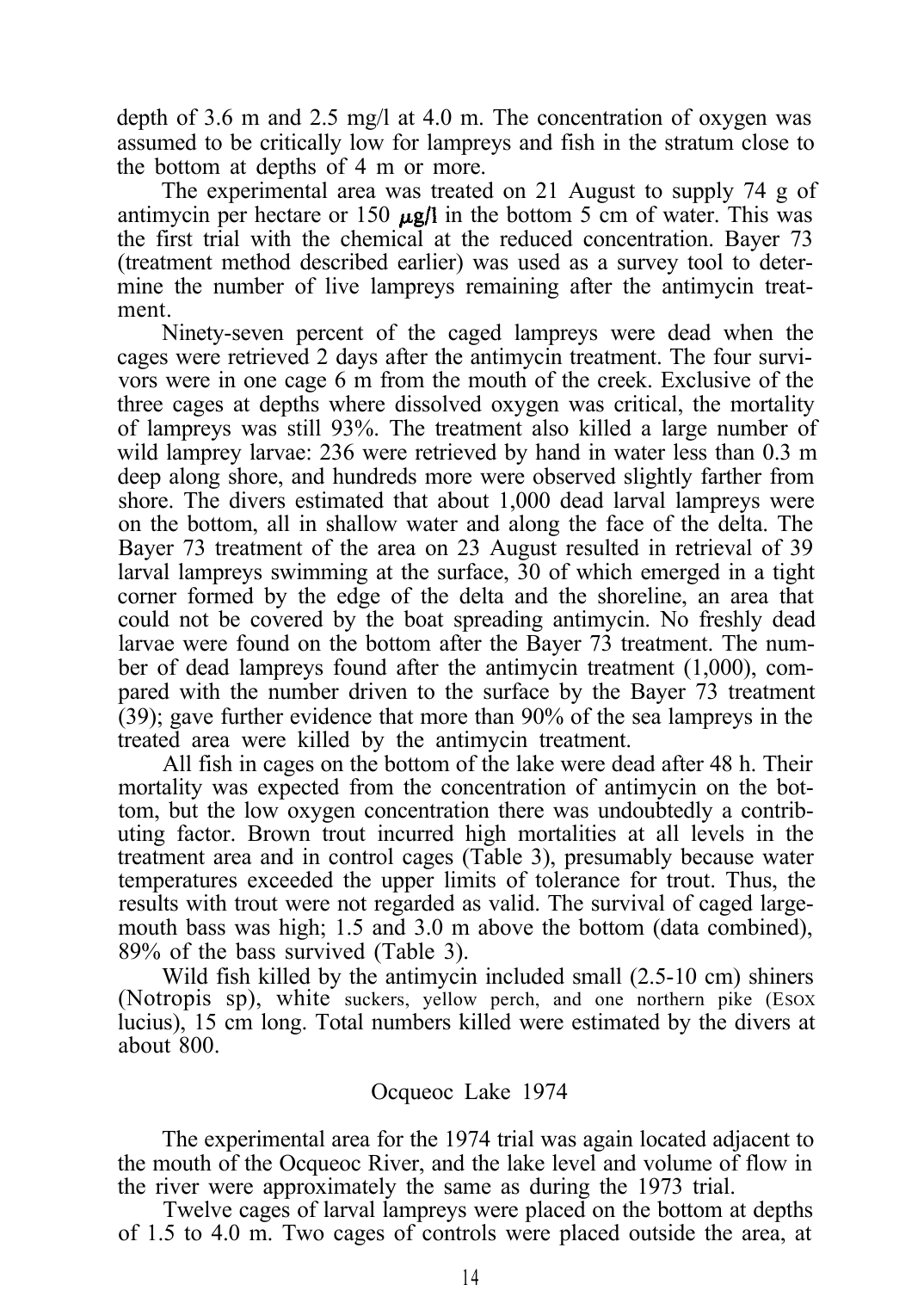depths of 1.2 and 6.0 m. Twelve cages of test fish were used in the treatment area, each containing five fingerling largemouth bass and five yellow perch. Four additional cages placed outside the area were used for controls.

The area was treated with antimycin on 27 September at the rate calculated to supply 75 g/ha to the bottom 5 cm of the water column. One hour later an additional 1,360 g of the formulation (13 g of antimycin) were applied to the 0.3 ha which appeared to be most influenced by the current of the river. The cages were checked and the treatment area was inspected by divers on 29 September.

The antimycin treatment killed 66% of the caged lampreys, a somewhat lower percentage than that obtained in the other field trials (Table 2). The mortality pattern did not seem to be closely associated with position of the cages. Specimens placed in cages along the delta and in the areas directly in line with the river current incurred 80% mortality, and those at a depth of 3 to 4 m, 73%. Mortality was complete in 50% of the cages and nil in 25%. These results suggest that the application may not have been uniform. The small amount of the formulation used  $(7.4 \text{ kg/ha or } 6.6 \text{ lb/a})$ made it difficult to obtain a uniform application.

The divers who inspected the entire area along the face of the delta found no larvae. On transects from the outer edge of the plot to shore, they found one dead larva on each transect, indicating a maximum estimate of 60 dead wild lampreys in the entire treated plot. On 3 October the area was treated with Bayer 73 to assess the number of wild lampreys not killed by the antimycin. The number driven to the surface and captured alive provided the only measure of the number remaining in the area. The treatment with Bayer 73 resulted in the capture of 54 larval sea lampreys at the surface, indicating that the antimycin probably killed between 50 and 60% (60 of a total of 114) of the wild lampreys.

In addition to the possibility of uneven application, the kill of lampreys in this trial was probably influenced by the water temperature, which was 14 degrees (C) lower than that in the Harlow Lake trial. Earlier studies have established that the effective contact time (ECT) for antimycin is substantially longer at low than at high temperatures (Gilderhus 1972). In some portions of the treatment area in Ocqueoc Lake, dilution of the chemical may have occurred before the lampreys had been exposed to a lethal concentration for an effective period of time. A higher original concentration would have shortened the ECT and probably given control of lampreys comparable with that achieved in the three previous trials.

Largemouth bass in cages were virtually unharmed (only one fish dead) at all depths, including the five cages resting on the bottom. I considered it noteworthy that antimycin showed a considerable degree of selectivity for lampreys over largemouth bass among specimens confined to the bottom. Mortality was 92% in yellow perch confined to the bottom, but mortality of those suspended at 1.5 m or more above the bottom was only 5 to 10 percentage points higher than that of perch in control cages (Table 3).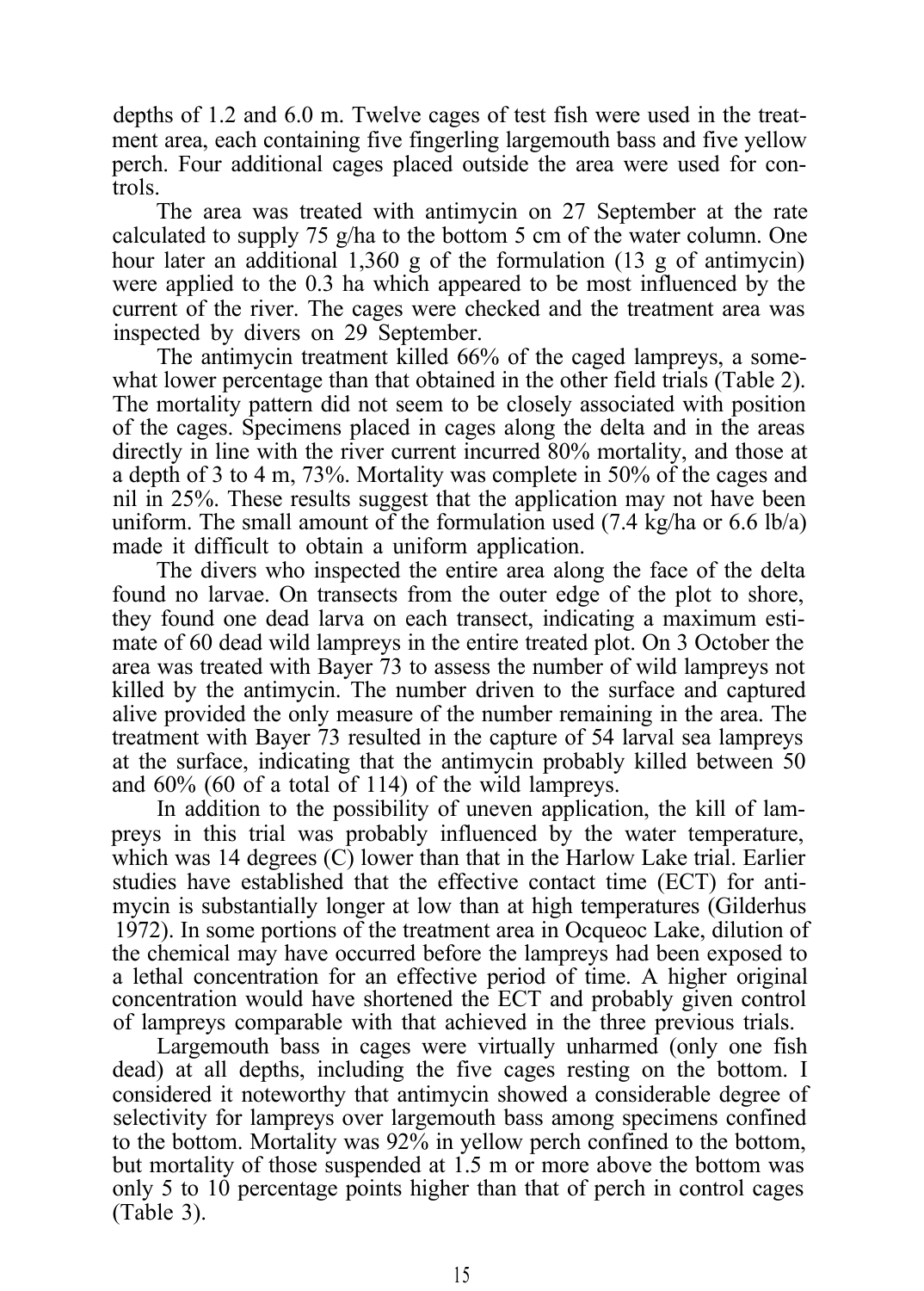#### **DISCUSSION**

Antimycin proved effective for the control of larval sea lampreys in lentic habitats. Three of the four trials resulted in about 90% mortality of the caged and wild larval lampreys present. A treatment rate of 75 g of active ingredient per hectare in the delayed release formulation appeared to be adequate in warm water. The less than adequate control obtained with 75 g/ha in Ocqueoc Lake in 1974 was assumed to be due primarily to the low water temperature (10 C). Antimycin is known to have much longer effective contact times at low temperatures. Treatment rates of 100 to 150 g/ha may be needed at temperatures of perhaps 15 C or lower. Although the trials described here provide broad guidelines for treatment rates, more precise estimates of effective concentration in relation to temperature and water quality remain to be defined.

Treatments with delayed release antimycin killed some test fish and native fishes, especially those confined near the bottom of the treated areas. However, in four trials, no legal-size game fish were observed to have been killed. Although the area near the delta of Bismark Creek was a popular fishing spot for northern pike, and 1.5- to 3.0-kg fish were reported to be common, no catchable-size fish were killed by the antimycin treatment. Ocqueoc Lake is reported to have populations of northern pike, walleyes (Stizostedion vitreum) and other game fish. Although these fishes often frequent areas near the mouths of inlet streams, none were killed by the antimycin treatment. Perhaps because they were not confined, large fish could have moved in and out of the treated areas, or have swum above the bottom, thus avoiding a sufficient continuous exposure to be lethal. The results of these trials suggest that significant kills of game fish should not be expected after treatments with delayed release formulations 'of antimycin. Some mortality of small native fishes is to be expected, but should be of little consequence considering that only a small portion of any lake would be treated for control of larval lampreys.

Antimycin and Bayer 73 each have advantages and disadvantages. Antimycin does not drive lampreys to the surface of the water to provide for estimates of numbers, as Bayer 73 does. However, antimycin is easier to use because the formulation is virtually dust free during application (the Bayer 73 formulation gives off a fine dust of the active ingredient which can be hazardous to the applicator), and the weight of material to be handled is only 1/20 that needed with Bayer 73. At the lower treatment rate of 75 g of antimycin per hectare, a formulation containing 0.5% antimycin rather than 1% would provide twice the material and help ensure more even distribution over the surface area to be treated.

#### **REFERENCES**

APPLEGATE, V. C.

1950. Natural history of the sea lamprey (Petromyzon marinus) in Michigan. U.S. Fish Wildl. Serv., Spec. Sci. Rep. Fish. No. 55. 237 pp.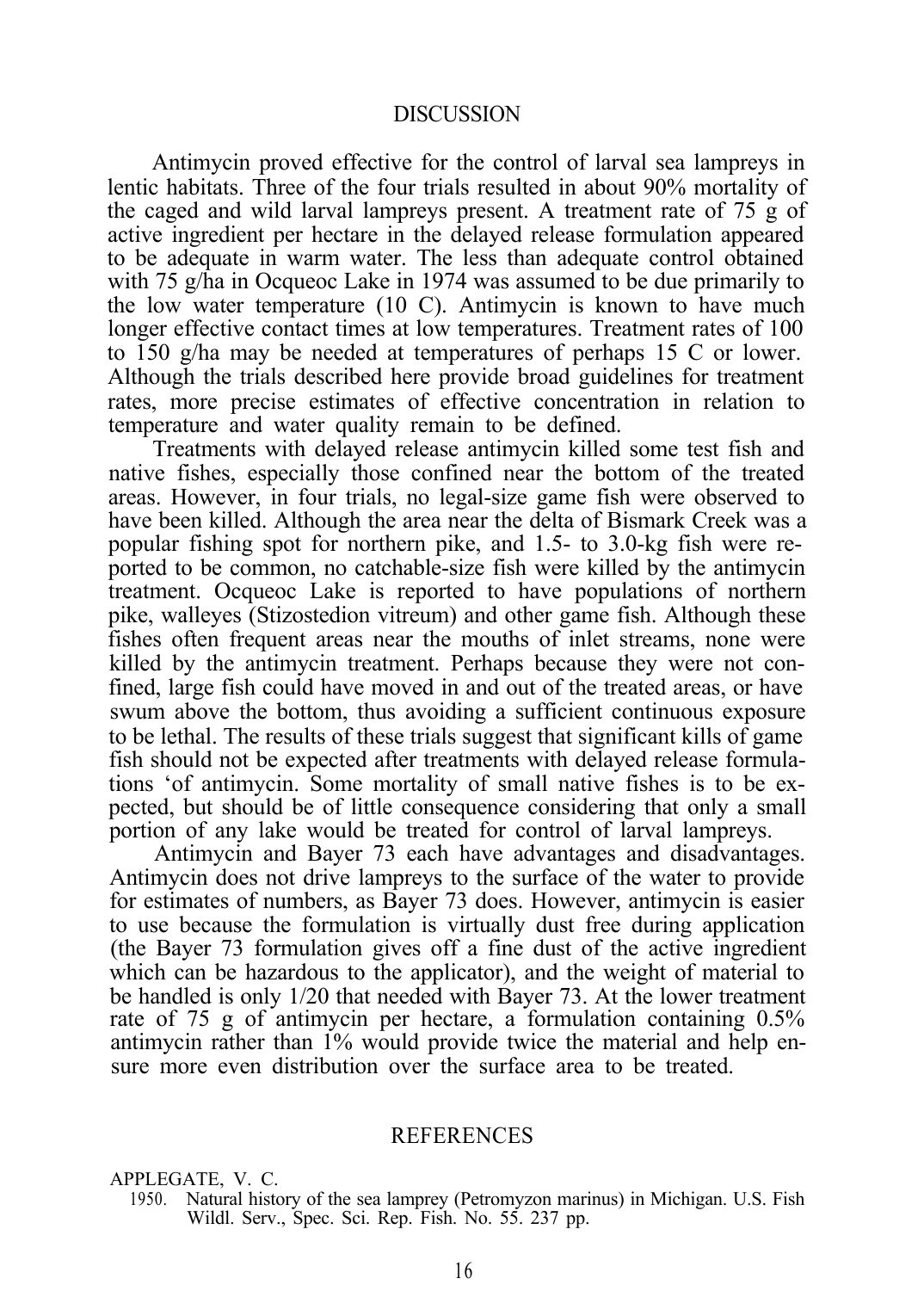GILDERHUS, P. A.

1972. Exposure times necessary for antimycin and rotenone to eliminate certain freshwater fish. J. Fish. Res. Board Can. 29(2):199-202.

LAWRIE, A. H.

1970. The sea lamprey in the Great Lakes. Trans. Am. Fish. Soc. 99(4):766-775.

- SMITH, B. R., and E. L. KING, Jr.
- 1970. Lamprey control in the United States. Pages 29-U) in Annual Report of the Great Lakes Fishery Commission for 1969.
- SMITH, B. R., J. J. TIBBLES, and B. G. H. JOHNSON.
- 1974. Control of the sea lamprey (Petromyzon marinus) in Lake Superior, 1953-70. Great Lakes Fish. Comm., Tech. Rep. 26. 59 pp.
- TIBBLES, J. J.
	- 1967. Lamprey control experiment in Canada. Pages 41-46 in Annual Report of the Great lakes Fishery Commission for 1966.
- U.S. BUREAU OF COMMERCIAL FISHERIES.
	- 1966. Interim report on sea lamprey control, Appendix III. Great Lakes Fishery Commission, Report of interim meeting, Nov. 30-Dec. 1, 1966.
- WAGNER, W. C., and T. M. STAUFFER.

1962. Sea lamprey larvae in lentic environments. Trans. Am. Fish. Soc. 91(4):384-387.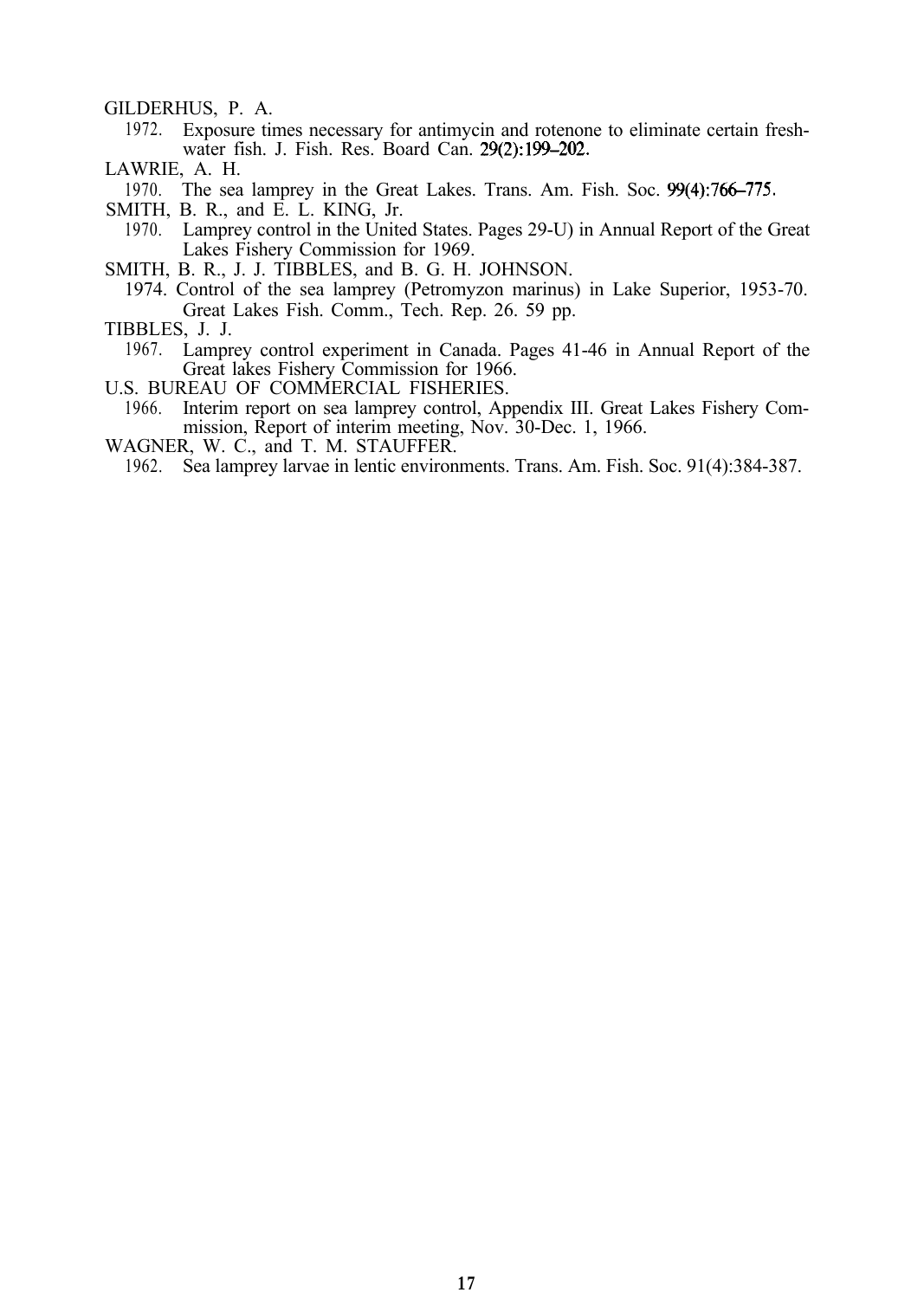## GREAT LAKES FISHERY COMMISSION

## TECHNICAL REPORT SERIES

- No. 1. Use of 3-trifluormethyl-4-nitrophenol as a selective sea lamprey larvicide, by *Vernon C. Applegate, John H. Howell, James W. Moffett, B. G. H. Johnson,* and *Manning A. Smith.* May 1961. 35 pp.
- No. 2. Fishery statistical districts of the Great Lakes, *by Stanford H. Smith, Howard J. Buettner,* and *Ralph Hile.* September 1961. 24 pp.
- No. 3. Commercial fish production *in the* Great Lakes 1867-1960, *by Norman S. Baldwin* and *Robert W. Saalfeld.* July 1962. 166 pp. Supplement covering the years 1961-68. 1970. 90 pp.
- No. 4. Estimation of the brook and sea lamprey ammocete populations of three streams, *by Bernard R. Smith* and *Alberton L. McLain.* September 1962. pages 1-18. A photoelectric amplifier as a dye detector, *by Wesley J. Ebel.* September 1962. pages 19-26.
- No. 5. Collection and analysis of commercial fishery statistics in the Great Lakes, *by Ralph Hile.* December 1962. 31 pp.
- No. 6. Limnological survey of Lake Erie 1959 and 1960, *by Alfred M. Beeton.* November 1963. 32 pp.
- No. 7. The use of alkalinity and conductivity measurements to estimate concentrations of 3-trifluormethyl-4-nitrophenol required for treating lamprey streams, *by Richard K. Kanayama.* November 1963. 10 pp.
- No. 8. Synergism of 5,2'-dichloro-4'-nitro-salicylinilide and 3-trifluormethyl-4-nitrophenol in a selective lamprey larvicide, *by John H. Howell, Everett L. King, Jr., Alleii J. Smith,* and *Lee H. Hanson.* May 1964. 21 pp.
- No. 9. Detection and measurement of organic lampricide residues, *by Stacy L. Daniels, Lloyd L. Kempe, Thomas J. Billy,* and *Alfred M. Beeton. 1965. 18* pp.
- No. 10. Experimental control of sea lampreys with electricity on the south shore of Lake Superior, 1953-60, *by Alberton L. McLain, Bernard R. Smith,* and *Harry H. Moore.* 1965. 48 pp.
- No. 11. The relation between molecular structure and biological activity among mono-nitrophenols containing halogens, *by Vernon C. Applegate, B. G. H. Johnson,* and *Manning A. Smith.* December 1966. pages 1-19. Substituted nitrosalicylanilides: A new class of selectively toxic sea lamprey larvicides, *by Roland J. Starkey* and *John H. Howell,* December 1966. pages 21-29.
- No. 12. Physical limnology of Saginaw Bay, Lake Huron, *by Alfred M. Beeton, Stanford H. Smith,* and *Frank F. Hooper.* September 1967. 56 pp.
- No. 13. Population characteristics and physical condition of alewives, *Alosa pseudoharengus,* in a massive dieoff in Lake Michigan, 1967, *by Edward H. Brown, Jr.* December 1968. 13 pp.
- No. 14. Limnological survey of Lake Ontario, 1964 (five papers), *by Herbert E. Allen, Jerry F. Reinwand, Roann E. Ogawa, Jar1 K. Hiltunen,* and *LaRue Wells.* April 1969. 59 pp.
- No. 15. The ecology and management of the walleye in western Lake Erie, by *Henry A. Regier, Vernon C. Applegate* and *Richard A. Ryder,* in collaboration with *Jerry V. Manz, Robert G. Ferguson, Harry D. Van Meter,* and *David R. Wolfert.* May 1969. 101 pp.